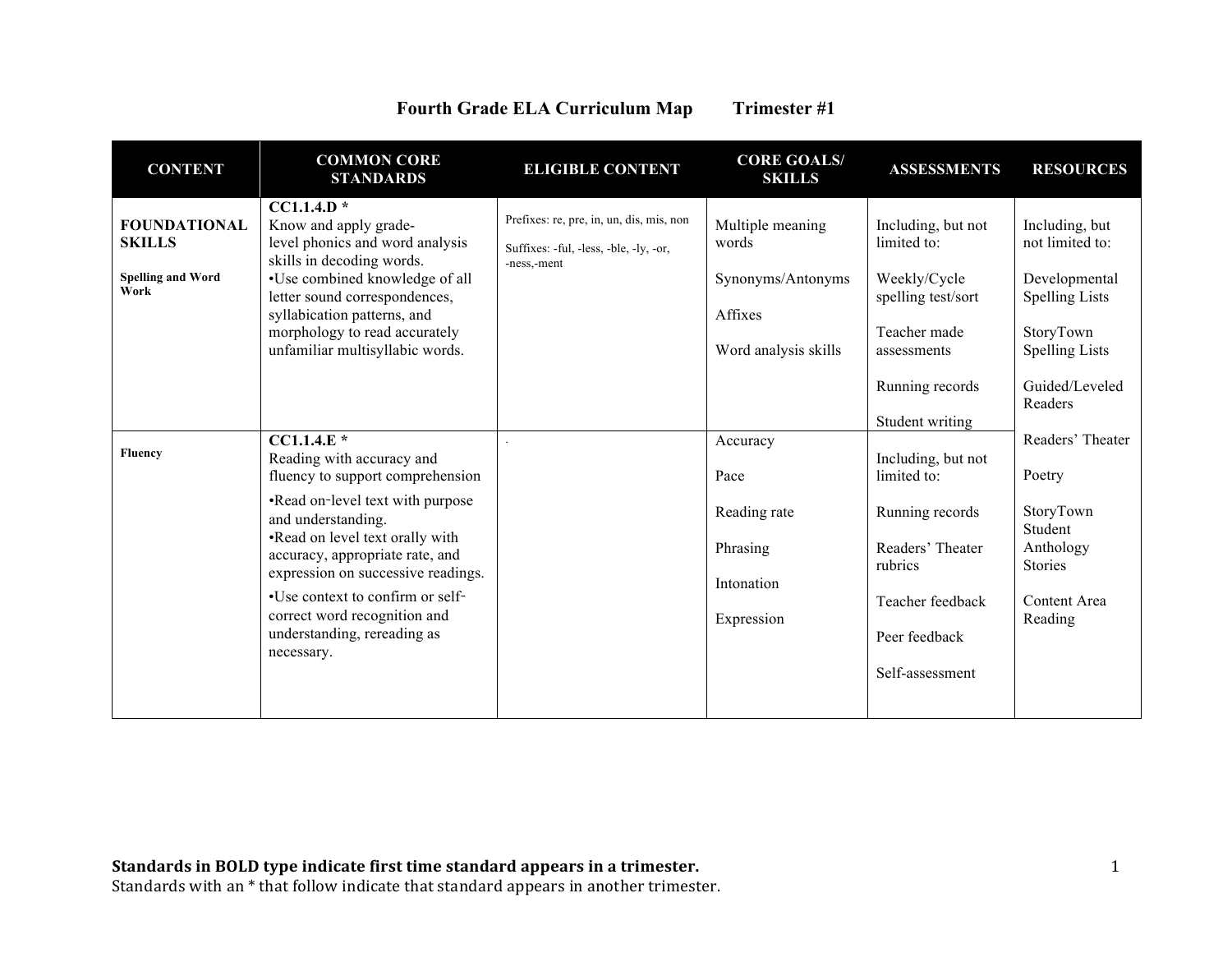| <b>CONTENT</b>                                        | <b>COMMON CORE</b><br><b>STANDARDS</b>                                                                                                                                                                                                                                                                                                                                                                                                                                                                                                                                                                                                                 | <b>ELIGIBLE CONTENT</b>                                                                                                                                                                                                                                                                                                                                                                                                                                                                                                                                                                                                                                                                                                                                                                                                                                                                                                                                                                                                                                                                                                                                                                                                                                                                                                                                                                                                                                                                                  | <b>CORE GOALS/</b><br><b>SKILLS</b>                    | <b>ASSESSMENTS</b>                                                                                                                                                                                                                                                                                                                                                                            | <b>RESOURCES</b>                                                                                                                                                     |
|-------------------------------------------------------|--------------------------------------------------------------------------------------------------------------------------------------------------------------------------------------------------------------------------------------------------------------------------------------------------------------------------------------------------------------------------------------------------------------------------------------------------------------------------------------------------------------------------------------------------------------------------------------------------------------------------------------------------------|----------------------------------------------------------------------------------------------------------------------------------------------------------------------------------------------------------------------------------------------------------------------------------------------------------------------------------------------------------------------------------------------------------------------------------------------------------------------------------------------------------------------------------------------------------------------------------------------------------------------------------------------------------------------------------------------------------------------------------------------------------------------------------------------------------------------------------------------------------------------------------------------------------------------------------------------------------------------------------------------------------------------------------------------------------------------------------------------------------------------------------------------------------------------------------------------------------------------------------------------------------------------------------------------------------------------------------------------------------------------------------------------------------------------------------------------------------------------------------------------------------|--------------------------------------------------------|-----------------------------------------------------------------------------------------------------------------------------------------------------------------------------------------------------------------------------------------------------------------------------------------------------------------------------------------------------------------------------------------------|----------------------------------------------------------------------------------------------------------------------------------------------------------------------|
| <b>READING</b><br><b>INFORMATIONAL</b><br><b>TEXT</b> | $CC.1.2.4.B*$<br>Refer to details and examples in text to<br>support what the text says explicitly and<br>make inferences.<br>$CC.1.2.4.C*$<br>Explain events, procedures, ideas, or<br>concepts in a text, including what<br>happened and why, based on specific<br>information in the text.<br>$CC.1.2.4.F*$<br>Determine the meaning of words and<br>phrases as they are used in grade-<br>level text, including figurative<br>language.<br>$CC.1.2.4.K*$<br>Determine or clarify the meaning of<br>unknown and multiple-meaning<br>words and phrases based on grade-<br>level reading and content, choosing<br>flexibly from a range of strategies | E04.B-K.1.1.1<br>Refer to details and examples in a text when explaining what<br>the text says explicitly and when drawing inferences from<br>the text.<br>E04.B-K.1.1.3<br>Explain events, procedures, ideas, steps, or concepts in a<br>historical, scientific, or technical text, including what<br>happened and why, based on specific information in the text.<br>E04.B-V.4.1.1<br>Determine or clarify the meaning of unknown and multiple-<br>meaning words and phrases based on grade 4 reading and<br>content, choosing flexibly from a range of strategies.<br>a. Use context as a clue to the meaning of a word or phrase.<br>b. Use common, grade-appropriate Greek and<br>Latin affixes and roots as clues to the meaning of a word.<br>c. Determine the meaning of general academic and domain-<br>specific words or phrases used in a text.<br>E04.B-V.4.1.2<br>Demonstrate understanding of figurative language, word<br>relationships, and nuances in word meanings.<br>a. Explain the meaning of similes and metaphors in context.<br>b. Recognize and explain the meaning of common idioms,<br>adages, and proverbs.<br>c. Demonstrate understanding of words by relating them to<br>their antonyms and synonyms.<br>E04.B-V.4.1.1<br>Determine or clarify the meaning of unknown and<br>multiple-meaning words and phrases based on<br>grade 4 reading and content, choosing flexibly from<br>a range of strategies.<br>a. Use context as a clue to the meaning of a word or phrase. | Compare/Contrast<br>Sequence<br>Figurative<br>Language | Including, but not<br>limited to:<br>StoryTown<br>Comprehension<br>Skill/Strategy<br><b>Vocabulary Tests</b><br><b>AR Quizzes</b><br>Teacher selected<br>comprehension<br>assessments<br>Grade level report<br>card assessments<br><b>Student Projects</b><br>with rubrics<br>Grade level chosen<br>District<br>Performance Task<br>(1 per semester)<br>Other assessments<br>as determined by | Including, but<br>not limited to:<br>StoryTown<br>Themes 1-6<br><b>Select Paired</b><br>Selections<br>Novels<br>Guided/Leveled<br>Readers<br>Content Area<br>Reading |
|                                                       | and tools.<br>$CC.1.2.4.L*$<br>Read and comprehend literary<br>nonfiction and informational<br>text on grade level, reading<br>independently and proficiently.                                                                                                                                                                                                                                                                                                                                                                                                                                                                                         | b. Use common, grade-appropriate Greek and<br>Latin affixes and roots as clues to the meaning of a word.<br>c. Determine the meaning of general academic and domain-<br>specific words or phrases used in a text.                                                                                                                                                                                                                                                                                                                                                                                                                                                                                                                                                                                                                                                                                                                                                                                                                                                                                                                                                                                                                                                                                                                                                                                                                                                                                        |                                                        | grade level team                                                                                                                                                                                                                                                                                                                                                                              |                                                                                                                                                                      |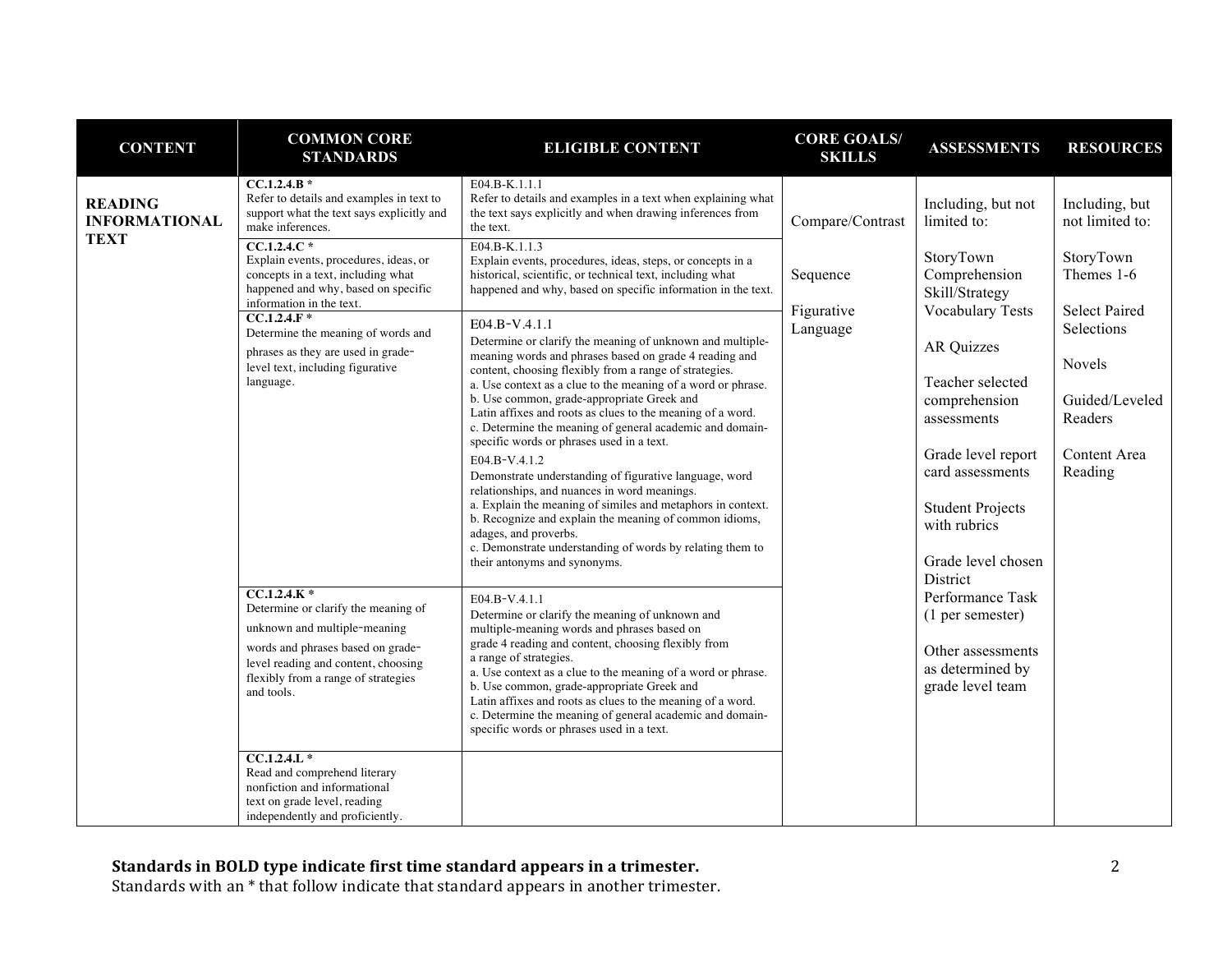| <b>CONTENT</b>                                                                                  | <b>COMMON CORE</b><br><b>STANDARDS</b>                                                                                                                                                            | <b>ELIGIBLE CONTENT</b>                                                                                                                                                                                                                                                                                                                                                                                                                                                                                                                                                                                                                                                                                                                                                                                                                             | <b>CORE GOALS/</b><br><b>SKILLS</b>                    | <b>ASSESSMENTS</b>                                                                                                                                                                    | <b>RESOURCES</b>                         |
|-------------------------------------------------------------------------------------------------|---------------------------------------------------------------------------------------------------------------------------------------------------------------------------------------------------|-----------------------------------------------------------------------------------------------------------------------------------------------------------------------------------------------------------------------------------------------------------------------------------------------------------------------------------------------------------------------------------------------------------------------------------------------------------------------------------------------------------------------------------------------------------------------------------------------------------------------------------------------------------------------------------------------------------------------------------------------------------------------------------------------------------------------------------------------------|--------------------------------------------------------|---------------------------------------------------------------------------------------------------------------------------------------------------------------------------------------|------------------------------------------|
| <b>READING</b><br><b>LITERATURE</b>                                                             | $CC.1.3.4.B*$<br>Cite relevant details from text to support<br>what the text says explicitly and make<br>inferences.                                                                              | E04.A-K.1.1.1<br>Refer to details and examples in a txt when<br>explaining what the text says explicitly and when<br>drawing inferences from the text.                                                                                                                                                                                                                                                                                                                                                                                                                                                                                                                                                                                                                                                                                              | <b>Character Traits and</b><br>Motivation              | Including, but not<br>limited to:                                                                                                                                                     | Including, but not<br>limited to:        |
|                                                                                                 | CC.1.3.4.C<br>Describe in depth a character, setting, or<br>event in a story or drama, drawing on<br>specific details in the text.                                                                | E04.A-K.1.1.3<br>Describe in depth a character, setting, or event in a<br>story, drama, or poem, drawing on specific details in<br>the text.                                                                                                                                                                                                                                                                                                                                                                                                                                                                                                                                                                                                                                                                                                        | Compare/Contrast<br>Plot:<br>Character/Setting         | From StoryTown<br>Comprehension<br>Skill/Strategy<br><b>Vocabulary Tests</b>                                                                                                          | Select from<br>StoryTown Themes<br>$1-6$ |
| CC.1.3.4.D<br>Compare and contrast an event or topic<br>told from two different points of view. | E04.A-C.2.1.1<br>Compare and contrast the point of view from which<br>different stories, drama or peoms are narrated,<br>including the difference between first- and third-<br>person narrations. | Conflict/Resolution<br>Sequence<br>Figurative Language                                                                                                                                                                                                                                                                                                                                                                                                                                                                                                                                                                                                                                                                                                                                                                                              | <b>AR Quizzes</b><br>Teacher selected<br>comprehension | <b>Select Paired</b><br>Selections<br>Novels<br>Guided/Leveled                                                                                                                        |                                          |
|                                                                                                 | <b>CC.1.3.4.E</b><br>Explain major differences between<br>poems, drama, and prose and refer to the<br>structural elements of each when writing<br>or speaking about a text.                       |                                                                                                                                                                                                                                                                                                                                                                                                                                                                                                                                                                                                                                                                                                                                                                                                                                                     |                                                        | assessments<br>Grade level report<br>card assessments                                                                                                                                 | Readers/<br>Content Area<br>Reading      |
|                                                                                                 | $CC.1.3.4.F*$<br>Determine the meaning of words and<br>phrases as they are used in grade level<br>text, including figurative language.                                                            | E04.A-V.4.1.1<br>Determine or clarify the meaning of unknown and<br>multiple-meaning words and phrases based on grade<br>4 reading and content, choosing flexibly from a<br>range of strategies.<br>a. Use context as a clue to the meaning of a word or<br>phrase, including words or phrases that allude to<br>significant characters found in literature<br>b. Use common, grade appropriate Greek and Latin<br>affixes and roots as clues to the meaning of a word<br>E04.A-V.4.1.2<br>Demonstrate understanding of figurative language,<br>word relationships, and nuances in word meanings.<br>a. Explain the meaning of similes and metaphors in<br>context.<br>b. Recognize and explain the meaning of common<br>idioms, adages, and proverbs.<br>c. Demonstrate understanding of words by relating<br>them to their antonyms and synonyms. |                                                        | <b>Student Projects</b><br>with rubrics<br>Grade level chosen<br><b>District Performance</b><br>Task (1 per<br>semester)<br>Other assessments<br>as determined by<br>grade level team |                                          |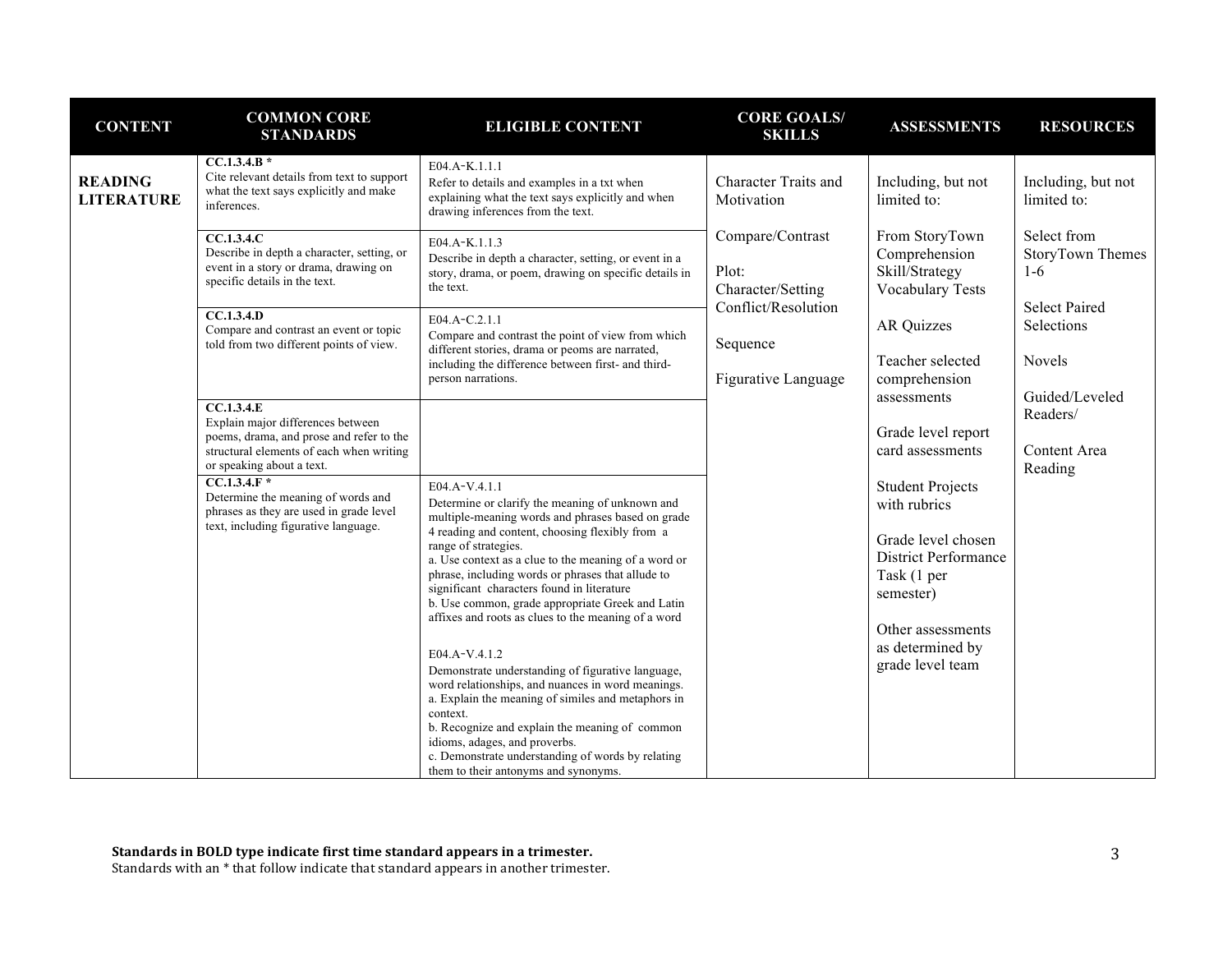| <b>READING</b><br><b>LITERATURE</b><br>Continued<br>Page 2 | CC.1.3.4.G *<br>Make connections between the text of a<br>story or drama and a visual or oral<br>presentation of the text, identifying<br>where each version reflects specific<br>descriptions and directions in the text.<br>$CC.1.3.4.H*$                                  |                                                                                                                                                                                                                                                                                                                                                                                                                                                                                                                                                                                                                                                                                                                                                                                                                                                      |
|------------------------------------------------------------|------------------------------------------------------------------------------------------------------------------------------------------------------------------------------------------------------------------------------------------------------------------------------|------------------------------------------------------------------------------------------------------------------------------------------------------------------------------------------------------------------------------------------------------------------------------------------------------------------------------------------------------------------------------------------------------------------------------------------------------------------------------------------------------------------------------------------------------------------------------------------------------------------------------------------------------------------------------------------------------------------------------------------------------------------------------------------------------------------------------------------------------|
|                                                            | Compare and contrast similar themes,<br>topics, and patterns of events in<br>literature, including texts from different<br>cultures.                                                                                                                                         | E04.A-C.3.1.1<br>Compare and contrast the treatment of similar<br>themes and topics and patterns of events in stories,<br>dramas, poems, myths, and traditional literature from<br>different cultures.                                                                                                                                                                                                                                                                                                                                                                                                                                                                                                                                                                                                                                               |
|                                                            | $CC.1.3.4.1*$<br>Determine or clarify the meaning of<br>unknown and multiple-meaning words<br>and phrases based on grade-level reading<br>and content, choosing flexibly from a<br>range of strategies and tools.                                                            | E04.A-V.4.1.1<br>Determine or clarify the meaning of unknown and<br>multiple-meaning words and phrases based on grade<br>4 reading and content, choosing flexibly from a range<br>of strategies.<br>a. Use context as a clue to the meaning of a word or<br>phrase, including words or phrases that allude to<br>significant characters found in literature<br>b. Use common, grade appropriate Greek and Latin<br>affixes and roots as clues to the meaning of a word.                                                                                                                                                                                                                                                                                                                                                                              |
|                                                            | $CC.1.3.4.J*$<br>Acquire and use accurately grade<br>appropriate conversational, general<br>academic, and domain-specific words<br>and phrases, including those that signal<br>precise actions, emotions, or states of<br>being and that are basic to a particular<br>topic. | E04.A-V.4.1.1<br>Determine or clarify the meaning of unknown and<br>multiple-meaning words and phrases based on grade<br>4 reading and content, choosing flexibly from a range<br>of strategies.<br>a. Use context as a clue to the meaning of a word or<br>phrase, including words or phrases that allude to<br>significant characters found in literature<br>b. Use common, grade appropriate Greek and Latin<br>affixes and roots as clues to the meaning of a word.<br>E04.A-V.4.1.2<br>Demonstrate understanding of figurative language,<br>word relationships, and nuances in word meanings.<br>a. Explain the meaning of similes and metaphors in<br>context.<br>b. Recognize and explain the meaning of common<br>idioms, adages, and proverbs.<br>c. Demonstrate understanding of words by relating<br>them to their antonyms and synonyms. |
|                                                            | $CC.1.3.4.K*$<br>Read and comprehend literary fiction on<br>grade level, reading independently, and<br>proficiently.                                                                                                                                                         |                                                                                                                                                                                                                                                                                                                                                                                                                                                                                                                                                                                                                                                                                                                                                                                                                                                      |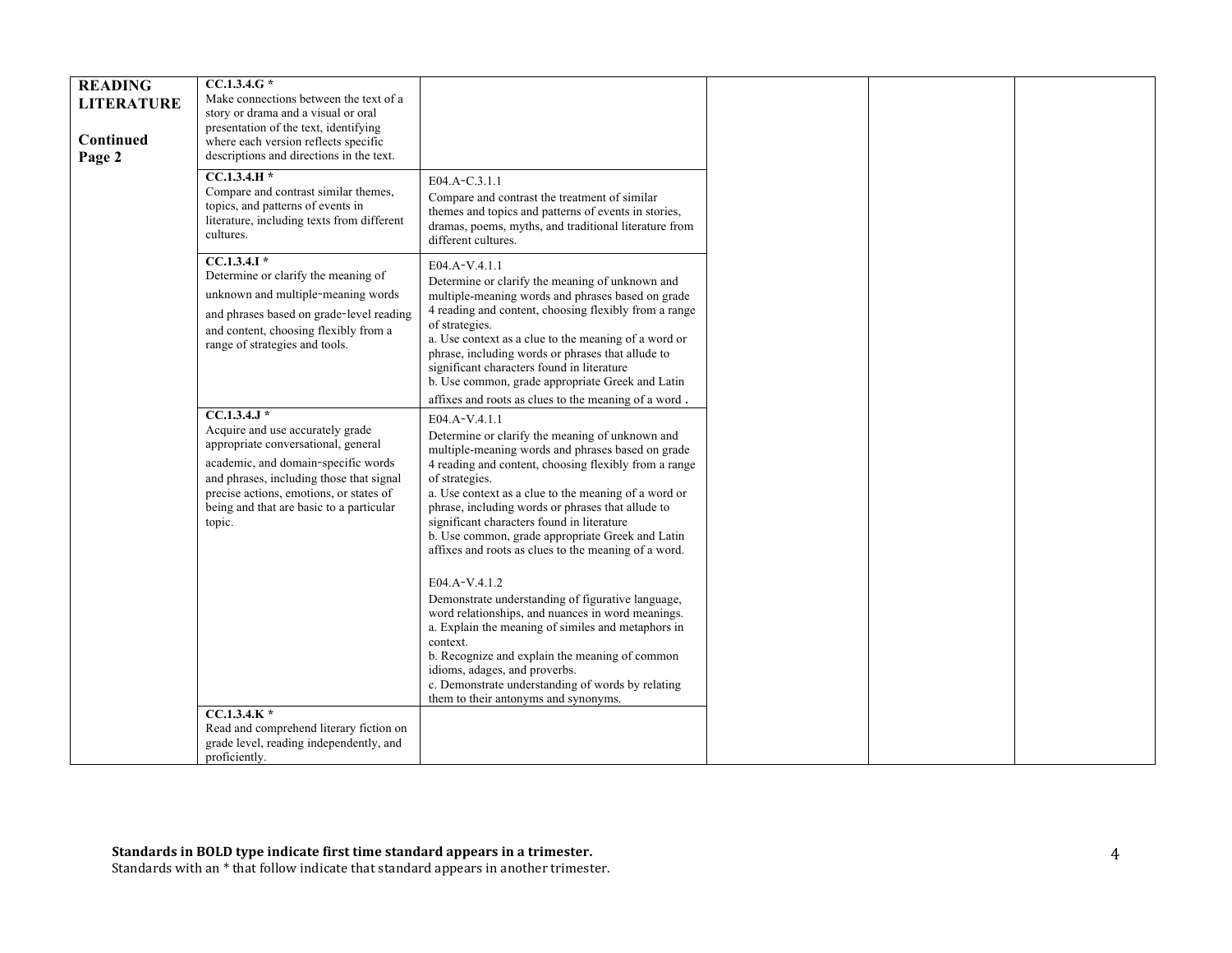| <b>CONTENT</b> | <b>COMMON CORE STANDARDS</b>                                                                 | <b>ELIGIBLE CONTENT</b>                                                              | <b>CORE GOALS/</b><br><b>SKILLS</b> | <b>ASSESSMENTS</b> | <b>RESOURCES</b>   |
|----------------|----------------------------------------------------------------------------------------------|--------------------------------------------------------------------------------------|-------------------------------------|--------------------|--------------------|
|                | CC.1.4.4.M                                                                                   |                                                                                      | Building a Writing                  |                    |                    |
| <b>WRITING</b> | Write narratives to develop real or imagined<br>experiences or events.                       |                                                                                      | Community                           | Including, but not | Including, but not |
|                | $CC.1.4.4.$ N                                                                                | E04.C.1.3.1                                                                          | The Writing Process                 | limited to:        | limited to:        |
|                | Orient the reader by establishing a situation and                                            | Orient the reader by establishing a situation                                        |                                     |                    |                    |
|                | introducing a narrator and/or characters.                                                    | and introducing a narrator and/or                                                    | Narrative writing structure         | Writing Conference | Being a Writer     |
|                |                                                                                              | characters; organize an event sequence that                                          | Sequence of events                  |                    | Units:             |
|                |                                                                                              | unfolds naturally to support the writer's<br>purpose; establish a controlling point. |                                     | Teacher selected   |                    |
|                | <b>CC.1.4.4.0</b>                                                                            | E04.C.1.3.2                                                                          | Sensory details                     | writing samples    | Unit 1-The Writing |
|                | Use dialogue and descriptions to develop                                                     | Use narrative techniques such as dialogue                                            |                                     |                    | Community          |
|                | experiences and events or show the responses of                                              | and description to develop experiences and                                           | <b>Transitional</b> words           | StoryTown grammar  |                    |
|                | characters to situations; use concrete words and                                             | events or to show the responses of                                                   | Sentence capitalization and         | tests              | Unit 2-The Writing |
|                | phrases and sensory details to convey experiences<br>and events precisely.                   | characters to situations.<br>E04.C.1.3.4                                             | punctuation.                        |                    | Process            |
|                |                                                                                              | Use concrete words and phrases and                                                   |                                     |                    |                    |
|                |                                                                                              | sensory details to convey experiences and                                            | Relative pronouns and               | Grade level report | Unit 3-Personal    |
|                |                                                                                              | events precisely.                                                                    | adverbs                             | card assessments   | Narrative          |
|                | CC.1.4.4.P                                                                                   | E04.C.1.3.1                                                                          | Modal auxiliaries                   |                    |                    |
|                | Organize and event sequence that unfolds<br>naturally, using a variety of transitional words | Orient the reader by establishing a situation<br>and introducing a narrator and/or   |                                     | Student writing    | Handwriting        |
|                | and phrases to manage the sequence of events;                                                | characters; organize an event sequence that                                          | Subject-verb agreement              |                    | without Tears      |
|                | provide a conclusion that follows from the                                                   | unfolds naturally to support the writer's                                            |                                     |                    |                    |
|                | narrated experiences and events.                                                             | purpose; establish a controlling point.                                              | Pronoun-antecedent                  | Self and peer      |                    |
|                |                                                                                              | E04.C.1.3.3                                                                          | agreement                           | assessments        | StoryTown Themes   |
|                |                                                                                              | Use a variety of transitional words and                                              | Coordinating conjunctions           |                    | $1 - 6$            |
|                |                                                                                              | phrases and sensory details to convey<br>experiences and events precisely.           | in compound sentences               |                    |                    |
|                |                                                                                              | E04.C.1.3.5                                                                          |                                     |                    |                    |
|                |                                                                                              | Provide a conclusion that follows from the                                           | Dialogue                            |                    |                    |
|                |                                                                                              | narrated experiences or events.                                                      |                                     |                    |                    |
|                | CC.1.4.4.0<br>Choose words and phrased to convey ideas                                       | E04.C.1.3.4<br>Use concrete words and phrases and                                    | Progressive verb tense              |                    |                    |
|                | precisely.                                                                                   | sensory details to convey experiences and                                            | Adjectives                          |                    |                    |
|                |                                                                                              | events precisely.                                                                    |                                     |                    |                    |
|                |                                                                                              | E04.D.2.1.1                                                                          | Prepositional Phrases               |                    |                    |
|                |                                                                                              | Choose words and phrases to convey ideas                                             |                                     |                    |                    |
|                |                                                                                              | precisely.<br>E04.D.2.1.2                                                            | Comma use and                       |                    |                    |
|                |                                                                                              | Choose punctuation for effect.                                                       | quotation marks                     |                    |                    |
|                |                                                                                              | E04.D.2.1.3                                                                          |                                     |                    |                    |
|                |                                                                                              | Choose words and phrases for effect.                                                 |                                     |                    |                    |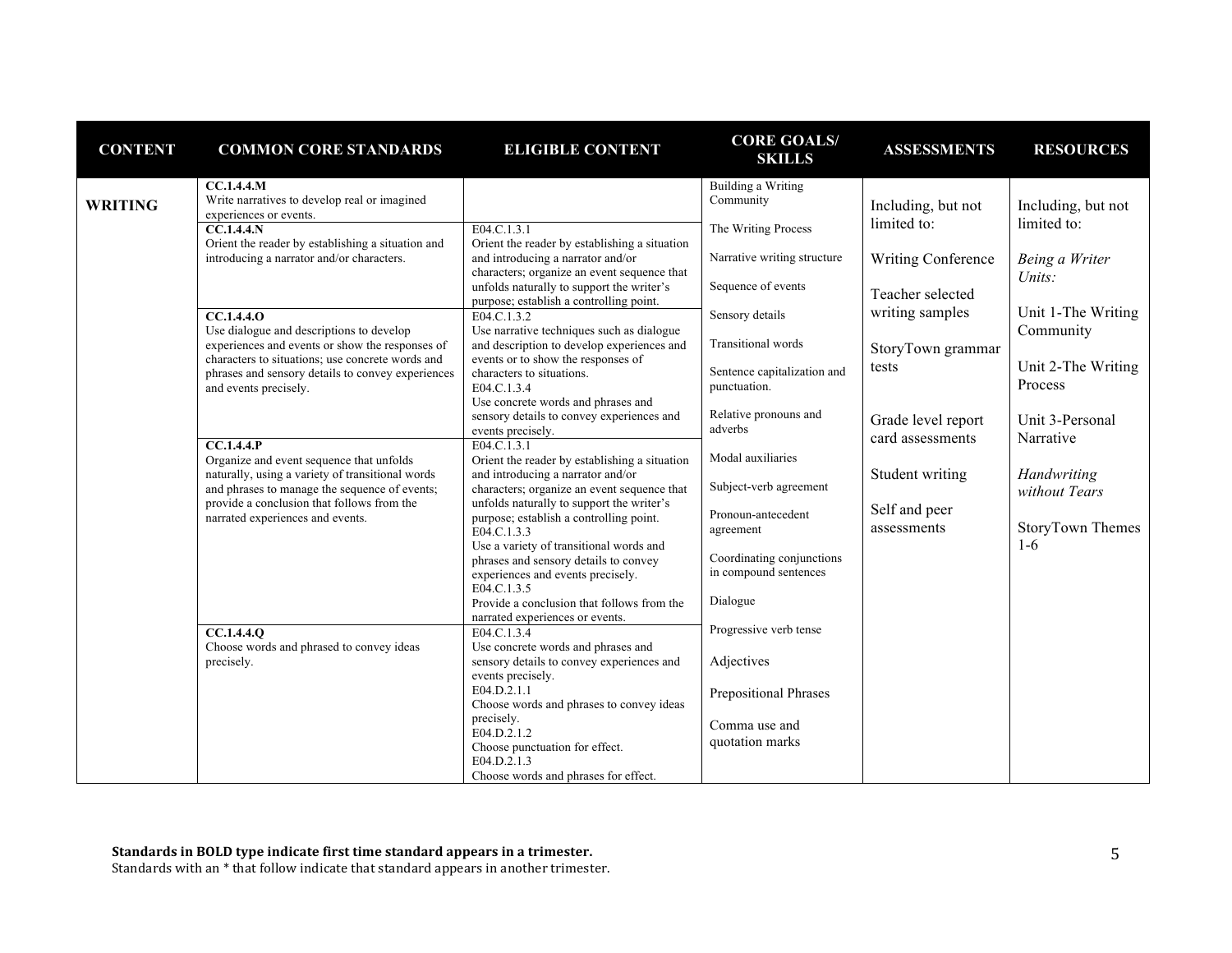| <b>WRITING</b> | CC.1.4.4.R                                                     | E04.D.1.1.1                                                    |  |  |
|----------------|----------------------------------------------------------------|----------------------------------------------------------------|--|--|
|                | Demonstrate a grade appropriate command of the                 | Use relative pronouns and relative adverbs.                    |  |  |
| Continued      | conventions of standard English grammar, usage,                | E04.D.1.1.2                                                    |  |  |
|                | capitalization, punctuation, and spelling.                     | Form and use the progressive verb tenses.                      |  |  |
|                |                                                                | E04.D.1.1.3                                                    |  |  |
| Page 2         |                                                                | Use modal auxiliaries to convey various                        |  |  |
|                |                                                                | conditions.                                                    |  |  |
|                |                                                                | E04.D.1.1.4                                                    |  |  |
|                |                                                                | Order adjectives within sentences according                    |  |  |
|                |                                                                | to conventional patterns.                                      |  |  |
|                |                                                                | E04.D.1.1.5                                                    |  |  |
|                |                                                                | Form and use prepositional phrases.                            |  |  |
|                |                                                                | E04.D.1.1.6                                                    |  |  |
|                |                                                                | Produce complete sentences recognizing                         |  |  |
|                |                                                                | and correcting inappropriate fragments and<br>run-on sentences |  |  |
|                |                                                                | E04.D.1.1.7                                                    |  |  |
|                |                                                                | Correctly use frequently confused words.                       |  |  |
|                |                                                                | E04.D.1.1.8                                                    |  |  |
|                |                                                                | Ensure subject-verb and pronoun-                               |  |  |
|                |                                                                | antecedent agreement.                                          |  |  |
|                |                                                                | E04.D.1.2.1                                                    |  |  |
|                |                                                                | Use correct capitalization.                                    |  |  |
|                |                                                                | E04.D.1.2.2                                                    |  |  |
|                |                                                                | Use commas and quotation marks to mark                         |  |  |
|                |                                                                | direct speech and quotations from a text.                      |  |  |
|                |                                                                | E04.D.1.2.3                                                    |  |  |
|                |                                                                | Use a comma before a coordinating                              |  |  |
|                |                                                                | conjunction in a compound sentence.                            |  |  |
|                |                                                                | E04.D.1.2.4                                                    |  |  |
|                |                                                                | Spell grade-appropriate words correctly.                       |  |  |
|                | $CC.1.4.4.S*$                                                  |                                                                |  |  |
|                | Draw evidence from literary or informational                   |                                                                |  |  |
|                | texts to support analysis, reflection and research,            |                                                                |  |  |
|                | applying grade level reading standards for                     |                                                                |  |  |
|                | literature and informational texts.                            |                                                                |  |  |
|                | $CC.1.4.4.T*$                                                  |                                                                |  |  |
|                | With guidance and support from peers and adults,               |                                                                |  |  |
|                | develop and strengthen writing as needed by                    |                                                                |  |  |
|                | planning, revising, and editing.                               |                                                                |  |  |
|                | $CC.1.4.4.1$ <sup>*</sup>                                      |                                                                |  |  |
|                | With some guidance and support, use technology,                |                                                                |  |  |
|                | including the Internet, to produce and publish                 |                                                                |  |  |
|                | writing as well as to interact and collaborate with            |                                                                |  |  |
|                | others; demonstrate sufficient command of                      |                                                                |  |  |
|                | keyboarding skills to type a minimum of one                    |                                                                |  |  |
|                | page in a single sitting.                                      |                                                                |  |  |
|                |                                                                |                                                                |  |  |
|                | $CC.1.4.4.X*$<br>Write routinely over extended time frames and |                                                                |  |  |
|                | shorter time frames for a range of discipline-                 |                                                                |  |  |
|                |                                                                |                                                                |  |  |
|                | specific tasks, purposes and audiences.                        |                                                                |  |  |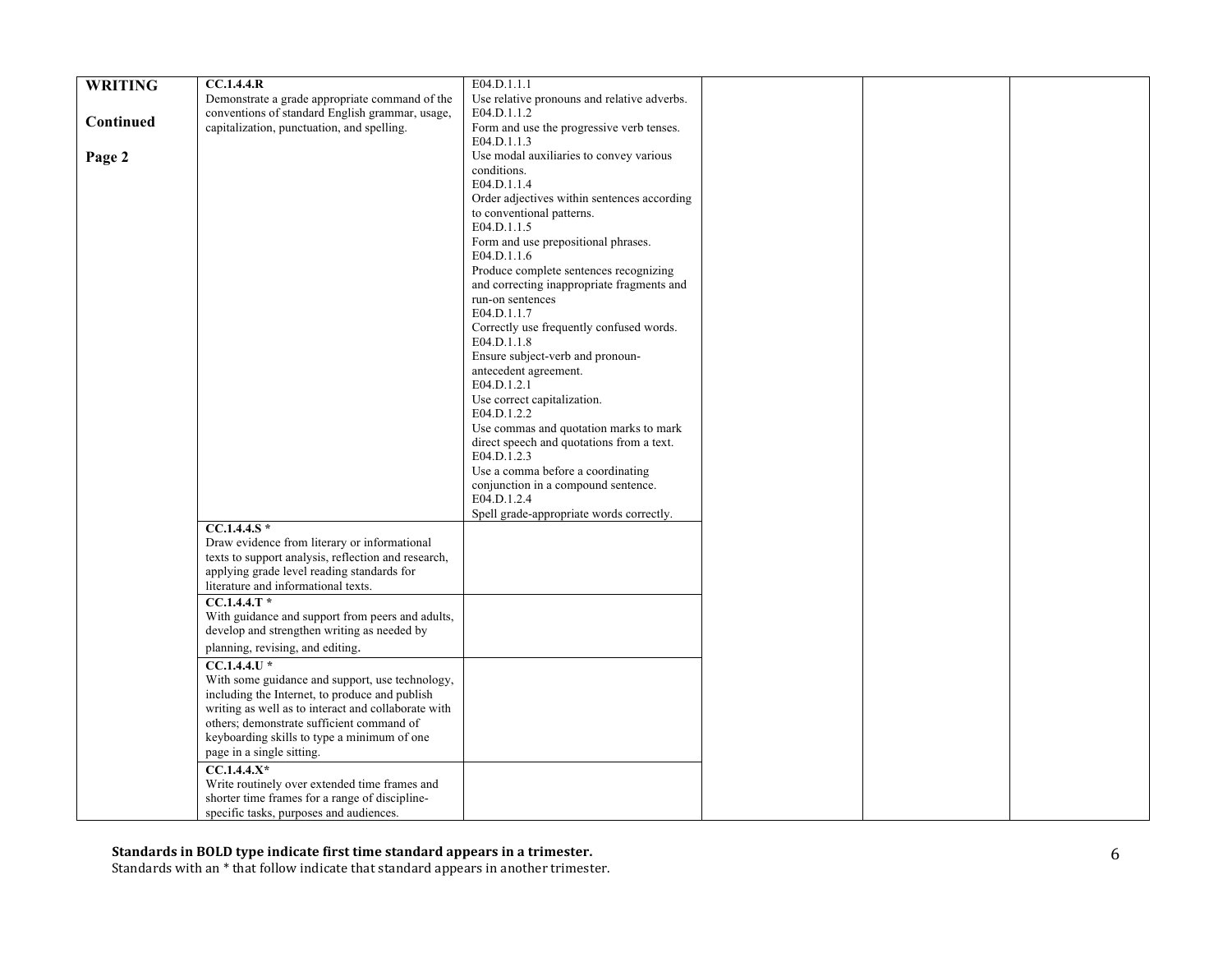| <b>CONTENT</b>                                    | <b>COMMON CORE STANDARDS</b>                                                                                                                                                                                                                                                                                                                                                                                                                                                                                                                                                                                                                                                                                                                                                                                                                                                                                                                                                                                                                                                                                                                                                                                      | <b>CORE GOALS/ SKILLS</b>                                                                                                         | <b>ASSESSMENTS</b>                                                                                                                                                           | <b>RESOURCES</b>                                                                                                                                                                               |
|---------------------------------------------------|-------------------------------------------------------------------------------------------------------------------------------------------------------------------------------------------------------------------------------------------------------------------------------------------------------------------------------------------------------------------------------------------------------------------------------------------------------------------------------------------------------------------------------------------------------------------------------------------------------------------------------------------------------------------------------------------------------------------------------------------------------------------------------------------------------------------------------------------------------------------------------------------------------------------------------------------------------------------------------------------------------------------------------------------------------------------------------------------------------------------------------------------------------------------------------------------------------------------|-----------------------------------------------------------------------------------------------------------------------------------|------------------------------------------------------------------------------------------------------------------------------------------------------------------------------|------------------------------------------------------------------------------------------------------------------------------------------------------------------------------------------------|
| <b>SPEAKING</b><br><b>AND</b><br><b>LISTENING</b> | $CC.1.5.4.A*$<br>Engage effectively in a range of collaborative<br>discussions on grade level topics and texts,<br>building on others' ideas and expressing their own<br>clearly.<br>$CC.1.5.4.B*$<br>Paraphrase portions of a text read aloud or information<br>presented in diverse media and formats, including<br>visually, quantitatively, and orally.<br>$CC.1.5.4.C*$<br>Identify the reasons and evidence a speaker provides to<br>support particular points.<br>$\overline{CC1.5.4.D*}$<br>Report on a topic or text, tell a story, or recount<br>an experience in an organized manner, using<br>appropriate facts and relevant, descriptive details to sup<br>port main ideas or themes; speak clearly with<br>adequate volume, appropriate pacing, and clear<br>pronunciation.<br>$CC.1.5.4.E*$<br>Differentiate between contexts that require formal<br>English versus informal situations.<br>$\overline{CC1.5.4.F*}$<br>Add audio recordings and visual displays to<br>presentations when appropriate to enhance the<br>development of main ideas or themes.<br>$CC.1.5.4.G*$<br>Demonstrate command of the conventions of standard<br>English when speaking based on grade 4 level and<br>content. | Discussion skills<br>Presentation skills<br>Retell/Paraphrase/Summarize<br>Ask questions<br>Listening skills<br>Use of technology | Including, but not<br>limited to:<br>Rubrics<br>Peer feedback<br>Self-assessments<br>Being A Writer Social<br><b>Skills Assessment</b><br>Being A Writer<br>Class Assessment | Including, but not<br>limited to:<br>Select from StoryTown<br>Themes 1-6<br><b>Select Paired Selections</b><br>Novels<br>Guided/Leveled<br>Readers<br>Readers' Theater<br>Content Area Reading |

# **Fourth Grade ELA Curriculum Map Trimester #2**

**Standards in BOLD type indicate first time standard appears in a trimester.**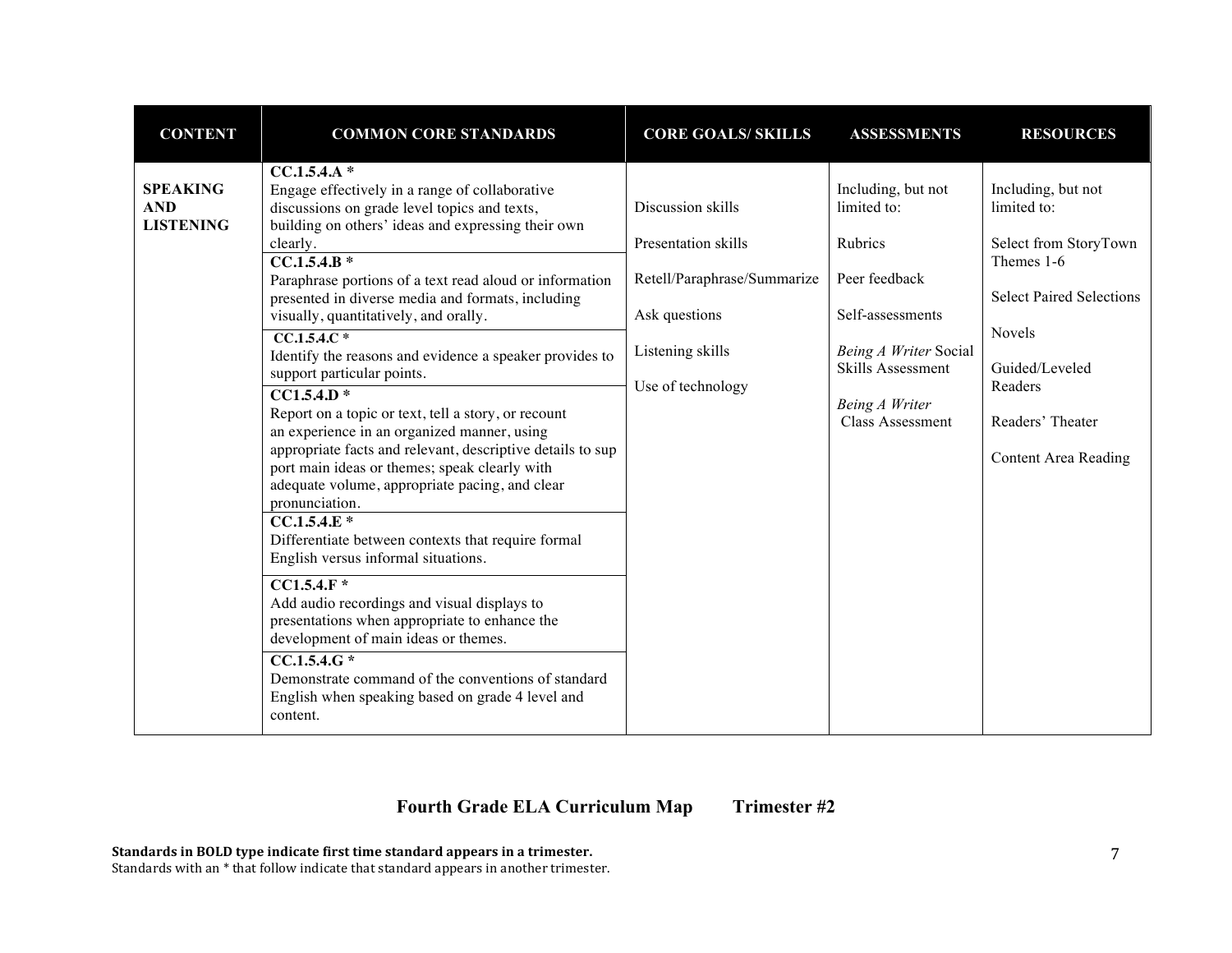| <b>CONTENT</b>                                                                      | <b>COMMON CORE STANDARDS</b>                                                                                                                                                                                                                                                                                                                                                                                                                                                                  | <b>ELIGIBLE CONTENT</b>                                                                           | <b>CORE GOALS/</b><br><b>SKILLS</b>                                                                                            | <b>ASSESSMENTS</b>                                                                                                                                                                                                       | <b>RESOURCES</b>                                                                                                                                                                                                              |
|-------------------------------------------------------------------------------------|-----------------------------------------------------------------------------------------------------------------------------------------------------------------------------------------------------------------------------------------------------------------------------------------------------------------------------------------------------------------------------------------------------------------------------------------------------------------------------------------------|---------------------------------------------------------------------------------------------------|--------------------------------------------------------------------------------------------------------------------------------|--------------------------------------------------------------------------------------------------------------------------------------------------------------------------------------------------------------------------|-------------------------------------------------------------------------------------------------------------------------------------------------------------------------------------------------------------------------------|
| <b>FOUNDATIONAL</b><br><b>SKILLS</b><br><b>Spelling and Word</b><br>Work<br>Fluency | $CC1.1.4.D*$<br>Know and apply grade-<br>level phonics and word analysis<br>skills in decoding words.<br>•Use combined knowledge of all<br>letter sound correspondences,<br>syllabication patterns, and<br>morphology to read accurately<br>unfamiliar multisyllabic words.<br>$CCI.1.4.E*$<br>Reading with accuracy and<br>fluency to support comprehension.<br>•Read on-level text with purpose<br>and understanding.<br>•Read on level text orally with<br>accuracy, appropriate rate, and | Prefixes: re, pre, in, un, dis, mis, non<br>Suffixes: -ful, -less, -ble, -ly, -or,<br>-ness,-ment | Multiple meaning words<br>Synonyms/Antonyms<br>Affixes<br>Word analysis skills<br>Accuracy<br>Pace<br>Reading rate<br>Phrasing | Including, but not<br>limited to:<br>Weekly/Cycle<br>spelling test/sort<br>Teacher made<br>assessments<br>Running records<br>Student writing<br>Including, but not<br>limited to:<br>Running records<br>Readers' Theater | Including, but not<br>limited to:<br>Developmental<br><b>Spelling Lists</b><br>StoryTown<br><b>Spelling Lists</b><br>Guided/Leveled<br>Readers<br>Readers' Theater<br>Poetry<br>StoryTown Student<br><b>Anthology Stories</b> |
|                                                                                     | expression on successive readings.<br>•Use context to confirm or self-<br>correct word recognition and<br>understanding, rereading as<br>necessary.                                                                                                                                                                                                                                                                                                                                           |                                                                                                   | Intonation<br>Expression                                                                                                       | rubrics<br>Teacher feedback<br>Peer feedback<br>Self-assessment                                                                                                                                                          | Content Area<br>Reading                                                                                                                                                                                                       |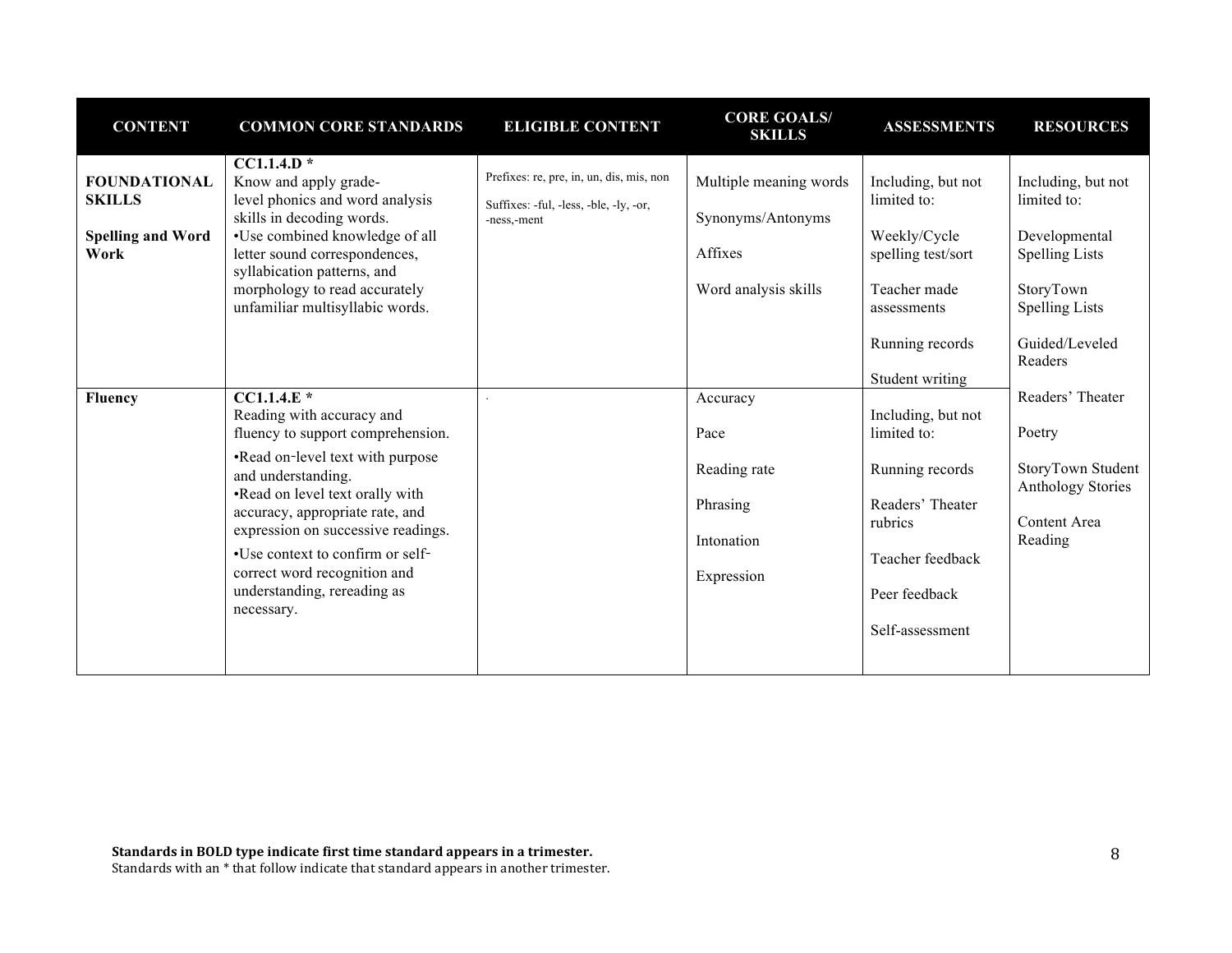| <b>CONTENT</b>                                        | <b>COMMON CORE STANDARDS</b>                                                                                                                                    | <b>ELIGIBLE CONTENT</b>                                                                                                                                                                                                                                                                                                                                                                                                                                                                                                                                                                                                                                                                                                                                                                                                                                       | <b>CORE GOALS/</b><br><b>SKILLS</b>          | <b>ASSESSMENTS</b>                                                                                                                                         | <b>RESOURCES</b>                                             |  |        |
|-------------------------------------------------------|-----------------------------------------------------------------------------------------------------------------------------------------------------------------|---------------------------------------------------------------------------------------------------------------------------------------------------------------------------------------------------------------------------------------------------------------------------------------------------------------------------------------------------------------------------------------------------------------------------------------------------------------------------------------------------------------------------------------------------------------------------------------------------------------------------------------------------------------------------------------------------------------------------------------------------------------------------------------------------------------------------------------------------------------|----------------------------------------------|------------------------------------------------------------------------------------------------------------------------------------------------------------|--------------------------------------------------------------|--|--------|
| <b>READING</b><br><b>INFORMATIONAL</b><br><b>TEXT</b> | $CC.1.2.4.A*$<br>Determine the main idea of a text and explain<br>how it is supported by key details; summarize<br>the text.<br>$CC.1.2.4.B*$                   | E04.B-K.1.1.2<br>Determine the main idea of a text and explain how it is<br>supported by key details; summarize the text.<br>E04.B-K.1.1.1                                                                                                                                                                                                                                                                                                                                                                                                                                                                                                                                                                                                                                                                                                                    | Main Idea and<br>Details<br>Author's Purpose | Including, but not<br>limited to:<br>From StoryTown<br>Comprehension                                                                                       | Including, but<br>not limited to:<br>StoryTown<br>Themes 1-6 |  |        |
|                                                       | Refer to details and examples in text to support<br>what the text says explicitly and make<br>inferences.                                                       | Refer to details and examples in a text when explaining what<br>the text says explicitly and when drawing inferences from<br>the text.                                                                                                                                                                                                                                                                                                                                                                                                                                                                                                                                                                                                                                                                                                                        | and Perspective<br>Figurative                | Skill/Strategy<br><b>Vocabulary Tests</b>                                                                                                                  | <b>Select Paired</b><br>Selections                           |  |        |
|                                                       | $CC.1.2.4.C*$<br>Explain events, procedures, ideas, or<br>concepts in a text, including what<br>happened and why, based on specific<br>information in the text. | E04.B-K.1.1.3<br>Explain events, procedures, ideas, steps, or concepts in a<br>historical, scientific, or technical text, including what<br>happened and why, based on specific information in the text.                                                                                                                                                                                                                                                                                                                                                                                                                                                                                                                                                                                                                                                      | Language<br>Cause and Effect                 |                                                                                                                                                            | <b>AR Quizzes</b><br>Teacher selected                        |  | Novels |
|                                                       | CC.1.2.4.D<br>Compare and contrast an event or topic told<br>from two different points of view.                                                                 | E04.B-C.2.1.1<br>Compare and contrast a firsthand and secondhand account of<br>the same event or topic; describe the differences in focus and<br>the information provided.                                                                                                                                                                                                                                                                                                                                                                                                                                                                                                                                                                                                                                                                                    | <b>Draw Conclusions</b>                      | comprehension<br>assessments<br>Grade level report                                                                                                         | Guided/Leveled<br>Readers<br>Content Area                    |  |        |
|                                                       | $CC.1.2.4.E*$<br>Use text structure to interpret information.                                                                                                   | E04.B.C.2.1.2<br>Describe the overall structure (ex. Chronology, comparison,<br>cause/effect, problem/solution) of events, idea, concepts, or<br>information and text features in a text or part of a text.                                                                                                                                                                                                                                                                                                                                                                                                                                                                                                                                                                                                                                                   |                                              | card assessments<br><b>Student Projects</b>                                                                                                                | Reading                                                      |  |        |
|                                                       | $CC.1.2.4.F$ *<br>Determine the meaning of words and<br>phrases as they are used in grade-<br>level text, including figurative<br>language.                     | E04.B-V.4.1.1<br>Determine or clarify the meaning of unknown and multiple-<br>meaning words and phrases based on grade 4 reading and<br>content, choosing flexibly from a range of strategies.<br>a. Use context as a clue to the meaning of a word or phrase.<br>b. Use common, grade-appropriate Greek and<br>Latin affixes and roots as clues to the meaning of a word.<br>c. Determine the meaning of general academic and domain-<br>specific words or phrases used in a text.<br>E04.B-V.4.1.2<br>Demonstrate understanding of figurative language, word<br>relationships, and nuances in word meanings.<br>a. Explain the meaning of similes and metaphors in context.<br>b. Recognize and explain the meaning of common idioms,<br>adages, and proverbs.<br>c. Demonstrate understanding of words by relating them to<br>their antonyms and synonyms. |                                              | with rubrics<br>Grade level chosen<br><b>District</b><br>Performance Task<br>(1 per semester)<br>Other assessments<br>as determined by<br>grade level team |                                                              |  |        |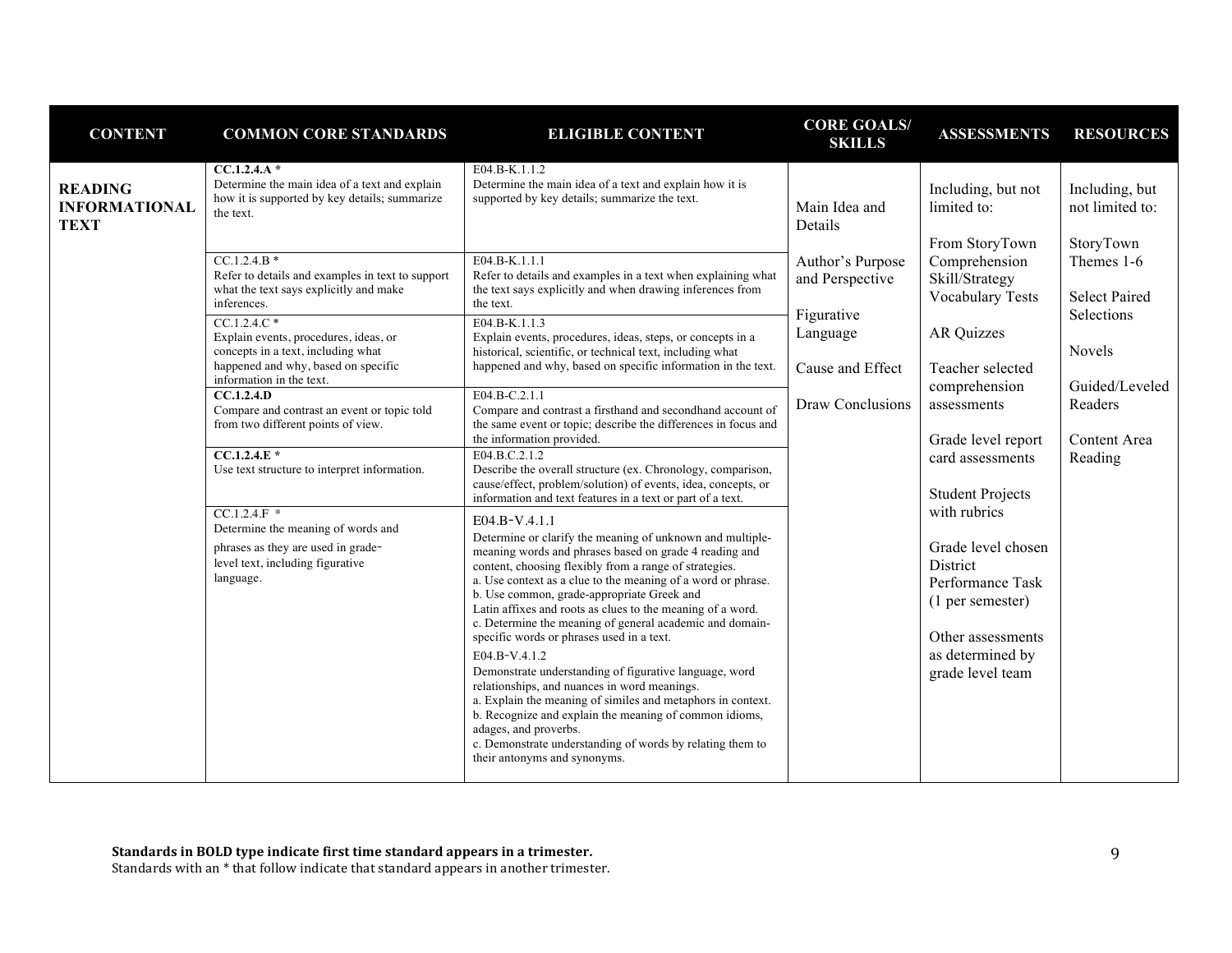| <b>READING</b><br><b>INFORMATIONAL</b><br><b>TEXT</b> | $CC.1.2.4.G*$<br>Interpret various presentations of information<br>within a text or digital source or explain how<br>the information contributes to an understanding<br>of text in which it appears.                                                                     | E04.B-C.3.1.3<br>Interpret text features (ex. Headings, graphics, charts,<br>timelines, diagrams) and/or make connections<br>between text and the content of text features.                                                                                                                                                                                                                                                                                                                                                                                                                                                                                                                                                                                                                                                                                   |  |
|-------------------------------------------------------|--------------------------------------------------------------------------------------------------------------------------------------------------------------------------------------------------------------------------------------------------------------------------|---------------------------------------------------------------------------------------------------------------------------------------------------------------------------------------------------------------------------------------------------------------------------------------------------------------------------------------------------------------------------------------------------------------------------------------------------------------------------------------------------------------------------------------------------------------------------------------------------------------------------------------------------------------------------------------------------------------------------------------------------------------------------------------------------------------------------------------------------------------|--|
| Continued<br>Page 2                                   | <b>CC.1.2.4.H</b><br>Explain how an author uses reasons and<br>evidence to support particular points in a text.<br>$CC.1.2.4.1*$<br>Integrate information from two texts on the<br>same topic to demonstrate understanding of that<br>topic.                             | E04.B-C.3.1.1<br>Explain how an author uses reasons and evidence to<br>support particular points in a text.<br>E04.B-C.3.1.2<br>Integrate information from two texts on the same<br>topic in order to demonstrate subject knowledge.<br>E04.B-C.3.1.3<br>Interpret text features (ex. Headings, graphics, charts,<br>timelines, diagrams) and/or make connections<br>between text and the content of text features.                                                                                                                                                                                                                                                                                                                                                                                                                                           |  |
|                                                       | $CC.1.2.4.$ J *<br>Acquire and use accurately grade-appropriate<br>conversational, general academic, and domain<br>specific words and phrases, including those that<br>signal precise actions, emotions, or states of<br>being and that are basic to a particular topic. | E04.B-V.4.1.1<br>Determine or clarify the meaning of unknown and multiple-<br>meaning words and phrases based on grade 4 reading and<br>content, choosing flexibly from a range of strategies.<br>a. Use context as a clue to the meaning of a word or phrase.<br>b. Use common, grade-appropriate Greek and<br>Latin affixes and roots as clues to the meaning of a word.<br>c. Determine the meaning of general academic and domain-<br>specific words or phrases used in a text.<br>E04.B-V.4.1.2<br>Demonstrate understanding of figurative language, word<br>relationships, and nuances in word meanings.<br>a. Explain the meaning of similes and metaphors in context.<br>b. Recognize and explain the meaning of common idioms,<br>adages, and proverbs.<br>c. Demonstrate understanding of words by relating them to<br>their antonyms and synonyms. |  |
|                                                       | $CC.1.2.4.K*$<br>Determine or clarify the meaning of<br>unknown and multiple-meaning<br>words and phrases based on grade-<br>level reading and content, choosing<br>flexibly from a range of strategies<br>and tools.                                                    | E04.B-V.4.1.1<br>Determine or clarify the meaning of unknown and<br>multiple-meaning words and phrases based on<br>grade 4 reading and content, choosing flexibly from<br>a range of strategies.<br>a. Use context as a clue to the meaning of a word or phrase.<br>b. Use common, grade-appropriate Greek and<br>Latin affixes and roots as clues to the meaning of a word.<br>c. Determine the meaning of general academic and domain-<br>specific words or phrases used in a text.                                                                                                                                                                                                                                                                                                                                                                         |  |
|                                                       | $CC.1.2.4.L*$<br>Read and comprehend literary<br>nonfiction and informational<br>text on grade level, reading<br>independently and proficiently.                                                                                                                         |                                                                                                                                                                                                                                                                                                                                                                                                                                                                                                                                                                                                                                                                                                                                                                                                                                                               |  |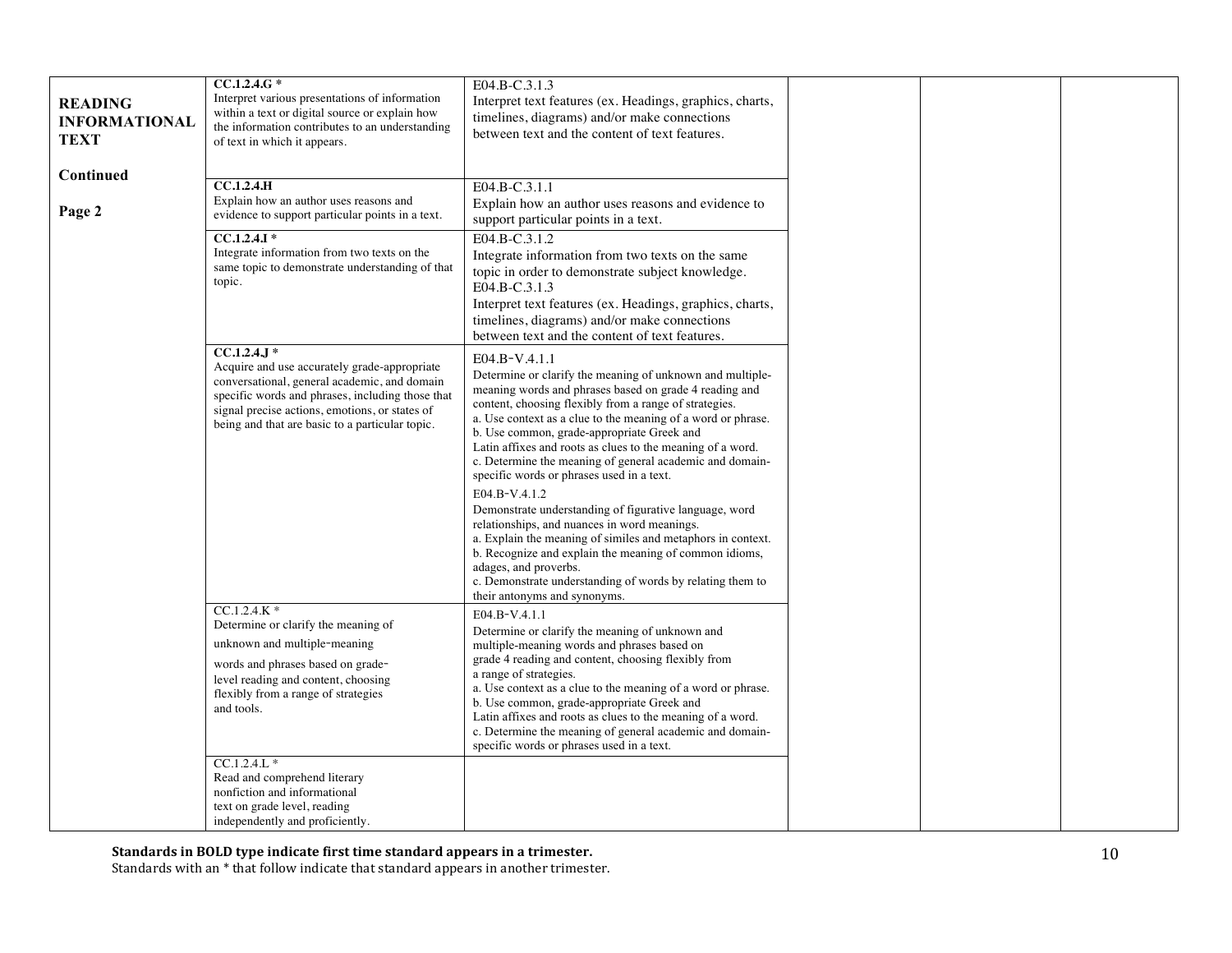| <b>CONTENT</b>                                                                                                                                                                                                                                                                                                                                                                                                                                                                                                                                                                                                                                            | <b>COMMON CORE</b><br><b>STANDARDS</b>                                                                                                                                                                                                                                                                                                                                                                                                                                                                                                                                                                                                                                                                                                                                                                                                              | <b>ELIGIBLE CONTENT</b>                                                                                                                                                                                                                                                                                                                                                                                                                                                                                                                                                                                                                                                           | <b>CORE GOALS/</b><br><b>SKILLS</b>                          | <b>ASSESSMENTS</b>                                                                                   | <b>RESOURCES</b>                                               |
|-----------------------------------------------------------------------------------------------------------------------------------------------------------------------------------------------------------------------------------------------------------------------------------------------------------------------------------------------------------------------------------------------------------------------------------------------------------------------------------------------------------------------------------------------------------------------------------------------------------------------------------------------------------|-----------------------------------------------------------------------------------------------------------------------------------------------------------------------------------------------------------------------------------------------------------------------------------------------------------------------------------------------------------------------------------------------------------------------------------------------------------------------------------------------------------------------------------------------------------------------------------------------------------------------------------------------------------------------------------------------------------------------------------------------------------------------------------------------------------------------------------------------------|-----------------------------------------------------------------------------------------------------------------------------------------------------------------------------------------------------------------------------------------------------------------------------------------------------------------------------------------------------------------------------------------------------------------------------------------------------------------------------------------------------------------------------------------------------------------------------------------------------------------------------------------------------------------------------------|--------------------------------------------------------------|------------------------------------------------------------------------------------------------------|----------------------------------------------------------------|
| <b>READING</b><br><b>LITERATURE</b>                                                                                                                                                                                                                                                                                                                                                                                                                                                                                                                                                                                                                       | CC.1.3.4.A<br>Determine a theme of a text from details<br>in the text; summarize the text.<br>$CC.1.3.4.B*$<br>Cite relevant details from text to support<br>what the text says explicitly and make<br>inferences.*                                                                                                                                                                                                                                                                                                                                                                                                                                                                                                                                                                                                                                 | E04.A-K.1.1.2<br>Determine a theme of a story, drama, or poem from<br>details in the text; summarize the text.<br>E04.A-K.1.1.1<br>Refer to details and examples in a txt when<br>explaining what the text says explicitly and when<br>drawing inferences from the text.                                                                                                                                                                                                                                                                                                                                                                                                          | Main Idea and Details<br>Author's Purpose and<br>Perspective | Including, but not<br>limited to:<br>From StoryTown                                                  | Including, but not<br>limited to:<br>StoryTown Themes<br>$1-6$ |
| $CC.1.3.4.F*$<br>Determine the meaning of words and<br>phrases as they are used in grade level<br>text, including figurative language.<br>$CC.1.3.4.G*$<br>Make connections between the text of a<br>story or drama and a visual or oral<br>presentation of the text, identifying<br>where each version reflects specific<br>descriptions and directions in the text.<br>$CC.1.3.4.H*$<br>Compare and contrast similar themes,<br>topics, and patterns of events in<br>cultures.<br>$CC.1.3.4.1*$<br>Determine or clarify the meaning of<br>unknown and multiple-meaning words<br>and content, choosing flexibly from a<br>range of strategies and tools. | E04.A-V.4.1.1<br>Determine or clarify the meaning of unknown and<br>multiple-meaning words and phrases based on grade<br>4 reading and content, choosing flexibly from a<br>range of strategies.<br>a. Use context as a clue to the meaning of a word or<br>phrase, including words or phrases that allude to<br>significant characters found in literature<br>b. Use common, grade appropriate Greek and Latin<br>affixes and roots as clues to the meaning of a word<br>E04.A-V.4.1.2<br>Demonstrate understanding of figurative language,<br>word relationships, and nuances in word meanings.<br>a. Explain the meaning of similes and metaphors in<br>context.<br>b. Recognize and explain the meaning of common<br>idioms, adages, and proverbs.<br>c. Demonstrate understanding of words by relating<br>them to their antonyms and synonyms. | Comprehension<br>Skill/Strategy<br>Figurative Language<br><b>Vocabulary Tests</b><br>Cause and Effect<br><b>AR Quizzes</b><br>Draw Conclusions<br>Teacher selected<br>Theme<br>comprehension<br>assessments<br>Grade level report<br>card assessments<br><b>Student Projects</b><br>with rubrics<br>Grade level chosen<br>District Performance<br>Task (1 per<br>semester)                                                                                                                                                                                                                                                                                                        |                                                              | <b>Select Paired</b><br>Selections<br>Novels<br>Guided/Leveled<br>Readers<br>Content Area<br>Reading |                                                                |
|                                                                                                                                                                                                                                                                                                                                                                                                                                                                                                                                                                                                                                                           | literature, including texts from different<br>and phrases based on grade-level reading                                                                                                                                                                                                                                                                                                                                                                                                                                                                                                                                                                                                                                                                                                                                                              | E04.A-C.3.1.1<br>Compare and contrast the treatment of similar<br>themes and topics and patterns of events in stories,<br>dramas, poems, myths, and traditional literature from<br>different cultures.<br>E04.A-V.4.1.1<br>Determine or clarify the meaning of unknown and<br>multiple-meaning words and phrases based on grade<br>4 reading and content, choosing flexibly from a range<br>of strategies.<br>a. Use context as a clue to the meaning of a word or<br>phrase, including words or phrases that allude to<br>significant characters found in literature<br>b. Use common, grade appropriate Greek and Latin<br>affixes and roots as clues to the meaning of a word. |                                                              | as determined by<br>grade level team                                                                 |                                                                |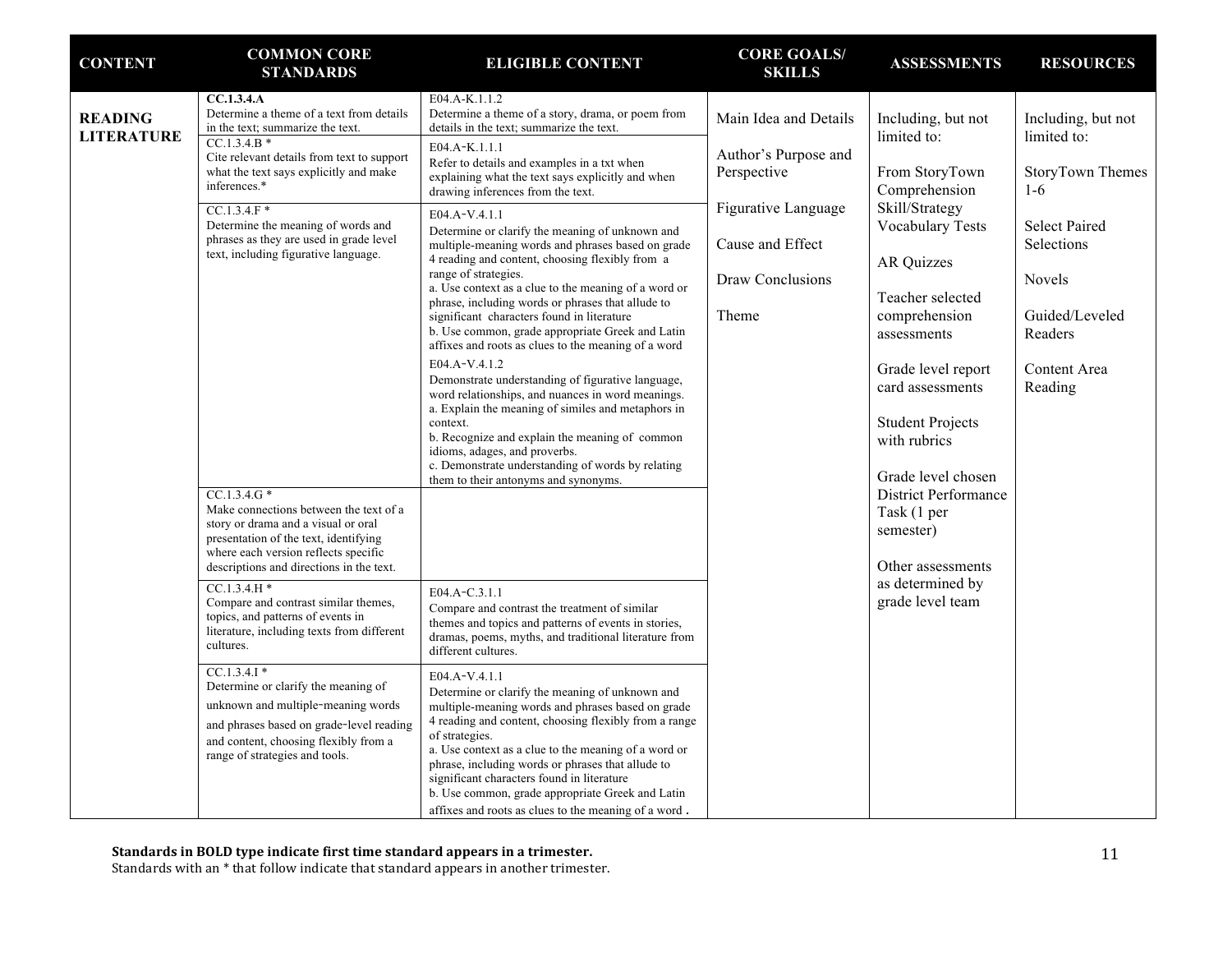| <b>READING</b><br><b>LITERATURE</b><br><b>Continued</b><br>Page 2 | $CC.1.3.4.1*$<br>Acquire and use accurately grade<br>appropriate conversational, general<br>academic, and domain-specific words<br>and phrases, including those that signal<br>precise actions, emotions, or states of<br>being and that are basic to a particular<br>topic. | E04.A-V.4.1.1<br>Determine or clarify the meaning of unknown and<br>multiple-meaning words and phrases based on grade<br>4 reading and content, choosing flexibly from a range<br>of strategies.<br>a. Use context as a clue to the meaning of a word or<br>phrase, including words or phrases that allude to<br>significant characters found in literature<br>b. Use common, grade appropriate Greek and Latin<br>affixes and roots as clues to the meaning of a word. |  |  |
|-------------------------------------------------------------------|------------------------------------------------------------------------------------------------------------------------------------------------------------------------------------------------------------------------------------------------------------------------------|-------------------------------------------------------------------------------------------------------------------------------------------------------------------------------------------------------------------------------------------------------------------------------------------------------------------------------------------------------------------------------------------------------------------------------------------------------------------------|--|--|
|                                                                   |                                                                                                                                                                                                                                                                              | E04.A-V.4.1.2<br>Demonstrate understanding of figurative language,<br>word relationships, and nuances in word meanings.<br>a. Explain the meaning of similes and metaphors in<br>context.<br>b. Recognize and explain the meaning of common<br>idioms, adages, and proverbs.<br>c. Demonstrate understanding of words by relating<br>them to their antonyms and synonyms.                                                                                               |  |  |
|                                                                   | $CC.1.3.4.K*$<br>Read and comprehend literary fiction on<br>grade level, reading independently, and<br>proficiently.                                                                                                                                                         |                                                                                                                                                                                                                                                                                                                                                                                                                                                                         |  |  |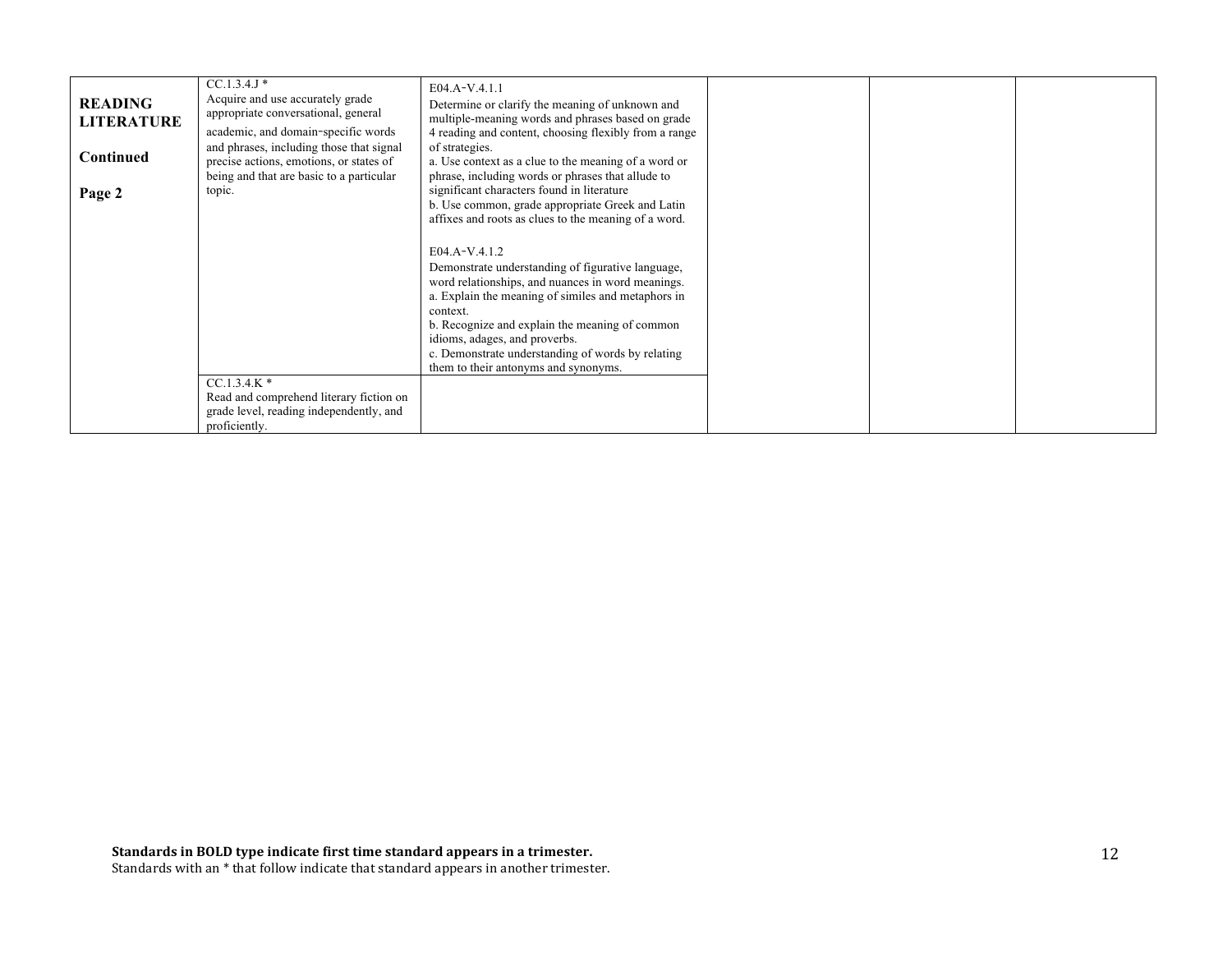| <b>CONTENT</b> | <b>COMMON CORE</b><br><b>STANDARDS</b>                                                                                                                     | <b>ELIGIBLE CONTENT</b>                                                                                                                               | <b>CORE GOALS/</b><br><b>SKILLS</b>                       | <b>ASSESSMENTS</b>                  | <b>RESOURCES</b>                  |
|----------------|------------------------------------------------------------------------------------------------------------------------------------------------------------|-------------------------------------------------------------------------------------------------------------------------------------------------------|-----------------------------------------------------------|-------------------------------------|-----------------------------------|
| <b>WRITING</b> | CC.1.4.4.4<br>Write informative/explanatory texts to<br>examine a topic and convey ideas and<br>information clearly.                                       |                                                                                                                                                       | Fiction writing structure<br><b>Expository Nonfiction</b> | Including, but not<br>limited to:   | Including, but<br>not limited to: |
|                | CC.1.4.4.B<br>Identify and introduce the topic clearly.                                                                                                    | E04.C.1.2.1<br>Introduce a topic for the intended audience and group<br>related information in paragraphs and/or sections to                          | writing structure<br>Functional writing structure         | <b>Writing Conference</b>           | Being a Writer<br>Units:          |
|                |                                                                                                                                                            | support the writer's purpose.<br>E04.E.1.1.1<br>Introduce texts for the intended audience, state a                                                    | Paragraph development<br>Concluding statements            | Teacher selected<br>writing samples | Unit 4-Fiction<br>Writing         |
|                |                                                                                                                                                            | topic, and create an organizational structure in which<br>related ideas are logically grouped to support the<br>writer's purpose.                     | Sentence capitalization and<br>punctuation.               | StoryTown grammar<br>tests          | Unit 5-                           |
|                | $\overline{CC.1.4.4.C}$<br>Develop the topic with facts, definitions,<br>concrete details, quotations, or other<br>information and examples related to the | E04.C.1.2.2<br>Develop the topic with facts, definitions, concrete<br>examples, quotations, or other information and<br>examples related to the text. | Relative pronouns and<br>adverbs                          | Teacher made<br>assessments         | Expository<br>Nonfiction          |
|                | topic; include illustrations and<br>multimedia when useful to aiding<br>comprehension.                                                                     | E04.E.1.1.2<br>Develop the analysis using a variety of evidence from<br>the text to support claims, opinions, and inferences.                         | Modal auxiliaries<br>Subject-verb agreement               | Grade level report                  | Unit 6-<br>Functional             |
|                | CC.1.4.4.<br>Group related information in paragraphs<br>and sections, linking ideas within                                                                 | E04.C.1.2.1<br>Introduce a topic for the intended audience and group<br>related information in paragraphs and/or sections to                          | Pronoun-antecedent<br>agreement                           | card assessments<br>Student writing | Writing<br>Handwriting            |
|                | categories of information using words<br>and phrases; provide a concluding<br>statement or section; include formatting                                     | support the writer's purpose.<br>E04.C.1.2.3<br>Link ideas within categories of information using                                                     | Coordinating conjunctions<br>in compound sentences        | Self and peer                       | without Tears                     |
|                | when useful to aiding comprehension.                                                                                                                       | words and phrases.<br>E04.C.1.2.5<br>Provide a concluding statement or section related to                                                             | Dialogue                                                  | assessments                         | StoryTown<br>Themes 1-6           |
|                |                                                                                                                                                            | the information or explanation presented.<br>E04.E.1.1.1<br>Introduce texts for the intended audience, state a                                        | Progressive verb tense                                    |                                     |                                   |
|                |                                                                                                                                                            | topic, and create an organizational structure in which<br>related ideas are logically grouped to support the<br>writer's purpose.                     | Adjectives<br>Prepositional Phrases                       |                                     |                                   |
|                |                                                                                                                                                            | E04.E.1.1.3<br>Link ideas within categories of information using<br>words and phrases.                                                                | Comma use and quotation                                   |                                     |                                   |
|                |                                                                                                                                                            | E04.E.1.1.5<br>Provide a concluding statement or section related to<br>the analysis presented.                                                        | marks                                                     |                                     |                                   |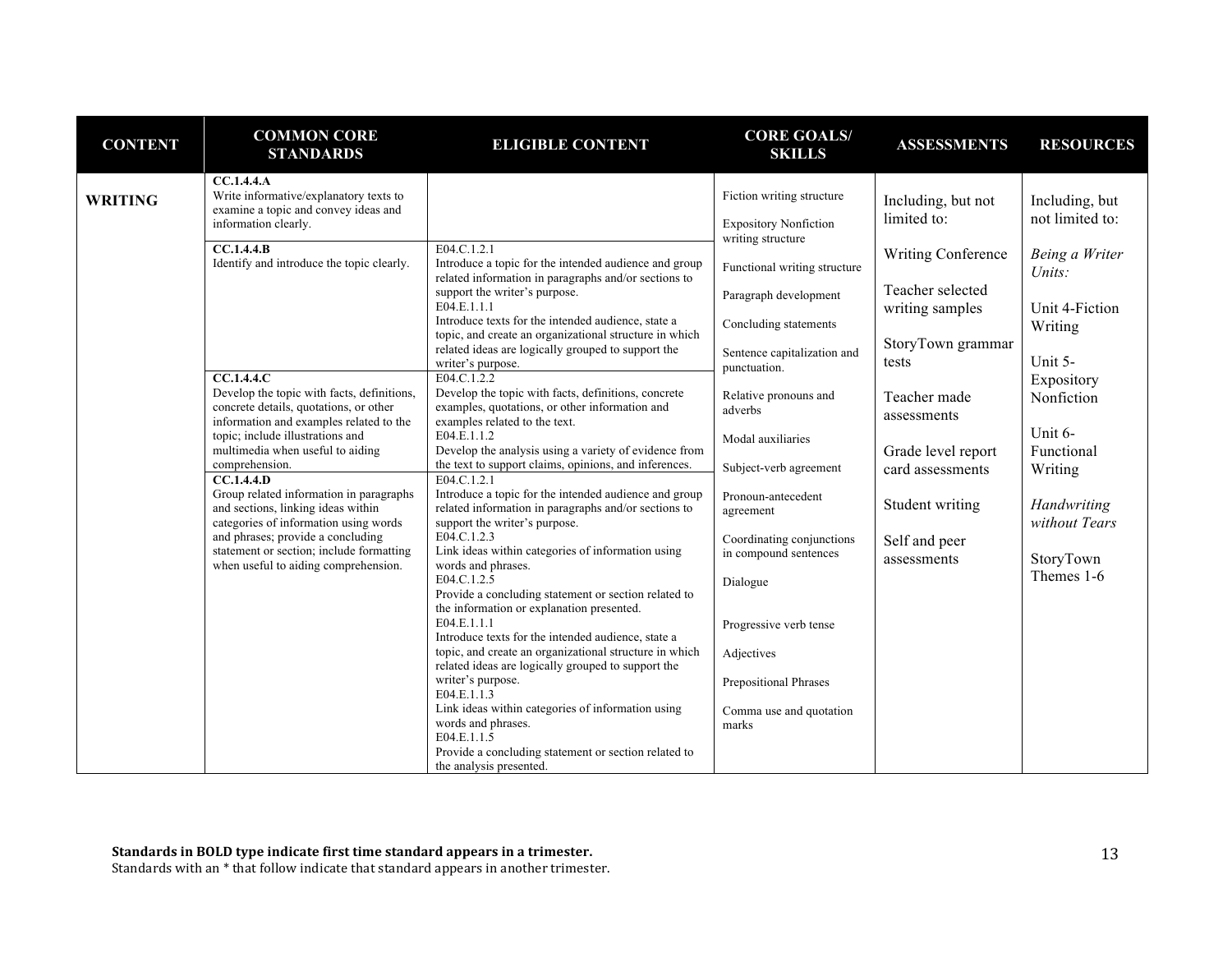|                | CC.1.4.4.E                                 | E04.C.1.2.4                                         |  |  |
|----------------|--------------------------------------------|-----------------------------------------------------|--|--|
| <b>WRITING</b> |                                            |                                                     |  |  |
|                | Use precise language and domain            | Use precise language and domain-specific vocabulary |  |  |
|                | specific vocabulary to inform about or     | to inform about or explain the topic.               |  |  |
| Continued      | explain the topic.                         | E04.D.2.1.1                                         |  |  |
|                |                                            | Choose words and phrases to convey ideas precisely. |  |  |
| Page 2         |                                            | E04.D.2.1.2                                         |  |  |
|                |                                            | Choose punctuation for effect.                      |  |  |
|                |                                            | E04.D.2.1.3                                         |  |  |
|                |                                            | Choose words and phrases for effect.                |  |  |
|                |                                            | E04.E.1.1.4                                         |  |  |
|                |                                            |                                                     |  |  |
|                |                                            | Use precise language and domain-specific vocabulary |  |  |
|                |                                            | to inform about or explain the topic.               |  |  |
|                | CC.1.4.4.F                                 | E04.D.1.1.1                                         |  |  |
|                | Demonstrate a grade appropriate            | Use relative pronouns and relative adverbs.         |  |  |
|                | command of the conventions of standard     | E04.D.1.1.2                                         |  |  |
|                | English grammar, usage, capitalization,    | Form and use the progressive verb tenses.           |  |  |
|                | punctuation, and spelling.                 | E04.D.1.1.3                                         |  |  |
|                |                                            | Use modal auxiliaries to convey various conditions. |  |  |
|                |                                            | E04.D.1.1.4                                         |  |  |
|                |                                            | Order adjectives within sentences according to      |  |  |
|                |                                            | conventional patterns.                              |  |  |
|                |                                            | E04.D.1.1.5                                         |  |  |
|                |                                            | Form and use prepositional phrases.                 |  |  |
|                |                                            | E04.D.1.1.6                                         |  |  |
|                |                                            |                                                     |  |  |
|                |                                            | Produce complete sentences recognizing and          |  |  |
|                |                                            | correcting inappropriate fragments and run-on       |  |  |
|                |                                            | sentences                                           |  |  |
|                |                                            | E04.D.1.1.7                                         |  |  |
|                |                                            | Correctly use frequently confused words.            |  |  |
|                |                                            | E04.D.1.1.8                                         |  |  |
|                |                                            | Ensure subject-verb and pronoun-antecedent          |  |  |
|                |                                            | agreement.                                          |  |  |
|                |                                            | E04.D.1.2.1                                         |  |  |
|                |                                            | Use correct capitalization.                         |  |  |
|                |                                            | E04.D.1.2.2                                         |  |  |
|                |                                            | Use commas and quotation marks to mark direct       |  |  |
|                |                                            | speech and quotations from a text.                  |  |  |
|                |                                            | E04.D.1.2.3                                         |  |  |
|                |                                            | Use a comma before a coordinating conjunction in a  |  |  |
|                |                                            | compound sentence.                                  |  |  |
|                |                                            | E04.D.1.2.4                                         |  |  |
|                |                                            |                                                     |  |  |
|                |                                            | Spell grade-appropriate words correctly.            |  |  |
|                | $CC.1.4.4.S*$                              |                                                     |  |  |
|                | Draw evidence from literary or             |                                                     |  |  |
|                | informational texts to support analysis,   |                                                     |  |  |
|                | reflection and research, applying grade    |                                                     |  |  |
|                | level reading standards for literature and |                                                     |  |  |
|                | informational texts.                       |                                                     |  |  |
|                |                                            |                                                     |  |  |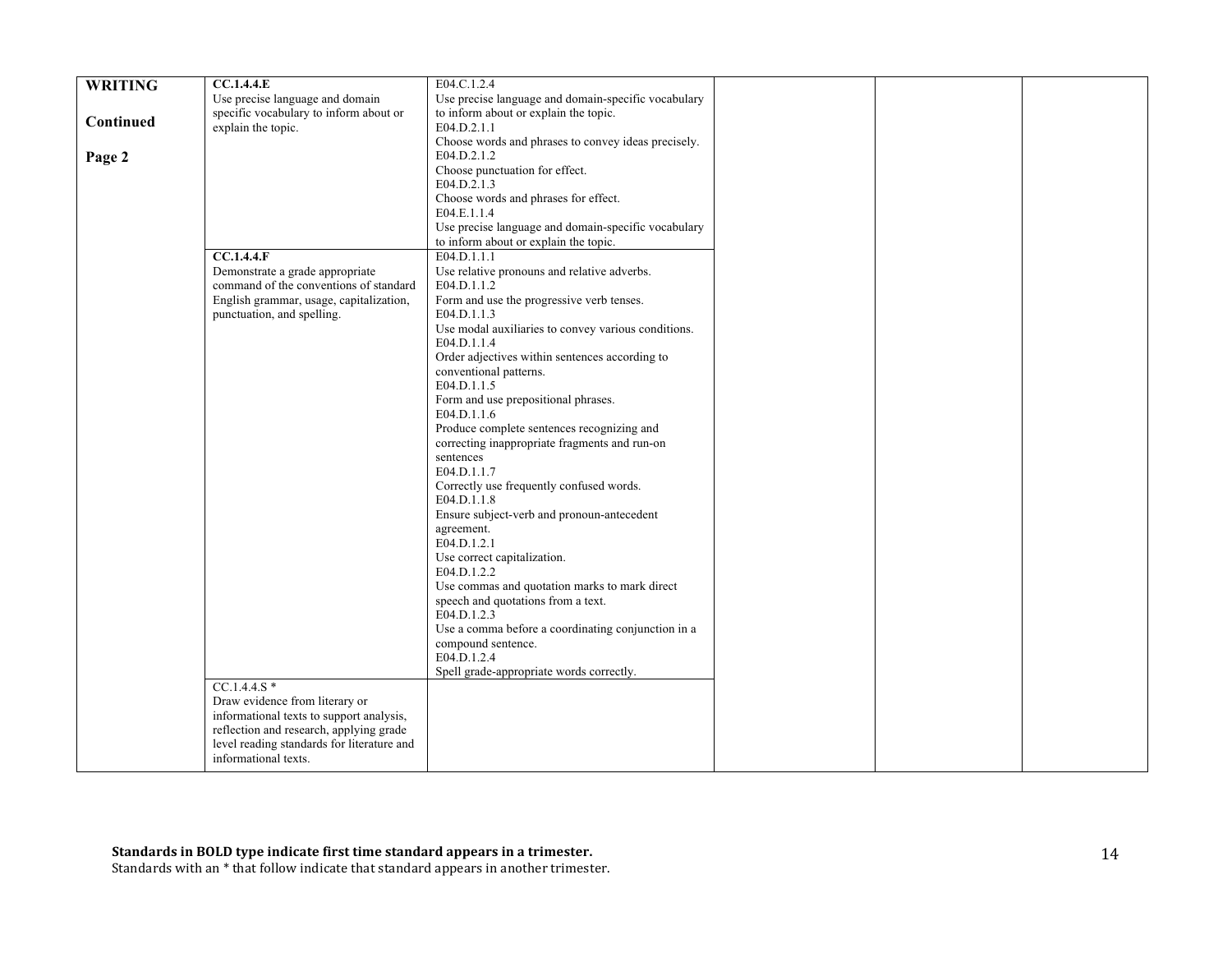|                | $CC.1.4.4.T*$                             |  |  |
|----------------|-------------------------------------------|--|--|
| <b>WRITING</b> |                                           |  |  |
|                | With guidance and support from peers      |  |  |
|                | and adults, develop and strengthen        |  |  |
| Continued      |                                           |  |  |
|                | writing as needed by planning, revising,  |  |  |
|                | and editing.                              |  |  |
| Page 3         |                                           |  |  |
|                | $CC.1.4.4.U*$                             |  |  |
|                |                                           |  |  |
|                | With some guidance and support, use       |  |  |
|                | technology, including the Internet, to    |  |  |
|                | produce and publish writing as well as to |  |  |
|                |                                           |  |  |
|                | interact and collaborate with others;     |  |  |
|                | demonstrate sufficient command of         |  |  |
|                | keyboarding skills to type a minimum of   |  |  |
|                |                                           |  |  |
|                | one page in a single sitting.             |  |  |
|                | $CC.1.4.4.V*$                             |  |  |
|                | Conduct short research projects that      |  |  |
|                | build knowledge through investigation of  |  |  |
|                |                                           |  |  |
|                | different aspects of a topic.             |  |  |
|                | $CC.1.4.4.W*$                             |  |  |
|                | Recall relevant information from          |  |  |
|                | experiences or gather relevant            |  |  |
|                |                                           |  |  |
|                | information from print and digital        |  |  |
|                | sources; take notes and categorize        |  |  |
|                | information, and provide a list of        |  |  |
|                | sources.                                  |  |  |
|                |                                           |  |  |
|                | CC.1.4.4.X                                |  |  |
|                | Write routinely over extended time        |  |  |
|                | frames and shorter time frames for a      |  |  |
|                |                                           |  |  |
|                | range of discipline-specific tasks,       |  |  |
|                | purposes and audiences.                   |  |  |
|                |                                           |  |  |
|                |                                           |  |  |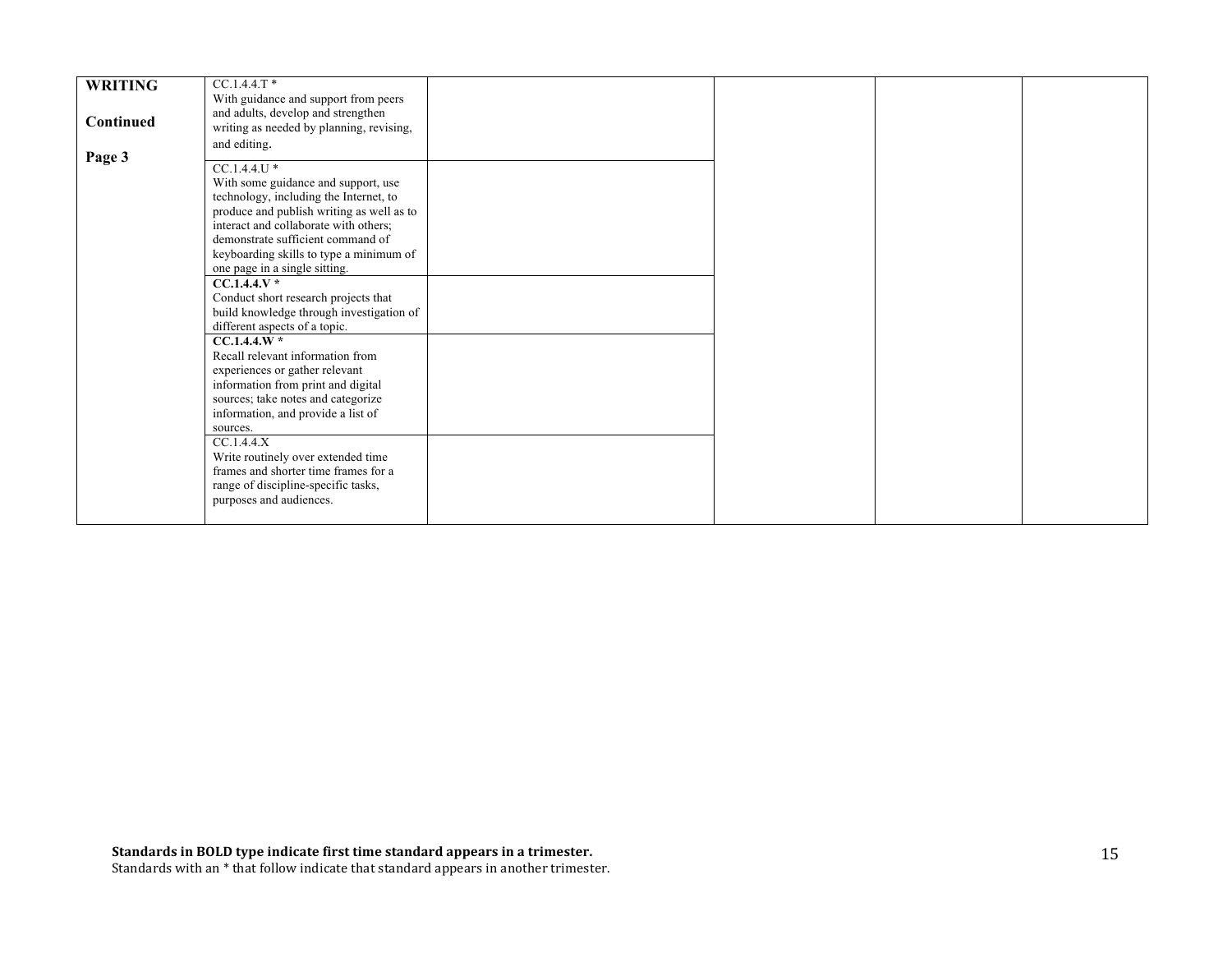| <b>CONTENT</b>                                    | <b>COMMON CORE STANDARDS</b>                                                                                                                                                                                                                                                                                                                                                                                                                                                                                                                                                                                                                                                                                                                                                                                                                                                                                                                                                                                                                                                                                                                                                                          | <b>CORE GOALS/ SKILLS</b>                                                                                                         | <b>ASSESSMENTS</b>                                                                                                                                                    | <b>RESOURCES</b>                                                                                                                                                                            |
|---------------------------------------------------|-------------------------------------------------------------------------------------------------------------------------------------------------------------------------------------------------------------------------------------------------------------------------------------------------------------------------------------------------------------------------------------------------------------------------------------------------------------------------------------------------------------------------------------------------------------------------------------------------------------------------------------------------------------------------------------------------------------------------------------------------------------------------------------------------------------------------------------------------------------------------------------------------------------------------------------------------------------------------------------------------------------------------------------------------------------------------------------------------------------------------------------------------------------------------------------------------------|-----------------------------------------------------------------------------------------------------------------------------------|-----------------------------------------------------------------------------------------------------------------------------------------------------------------------|---------------------------------------------------------------------------------------------------------------------------------------------------------------------------------------------|
| <b>SPEAKING</b><br><b>AND</b><br><b>LISTENING</b> | $CC.1.5.4.A*$<br>Engage effectively in a range of collaborative<br>discussions on grade level topics and texts,<br>building on others' ideas and expressing their own<br>clearly.<br>$CC.1.5.4.B*$<br>Paraphrase portions of a text read aloud or information<br>presented in diverse media and formats, including<br>visually, quantitatively, and orally.<br>$CC.1.5.4.C*$<br>Identify the reasons and evidence a speaker provides to<br>support particular points.<br>$\overline{CC1.5.4.D*}$<br>Report on a topic or text, tell a story, or recount<br>an experience in an organized manner, using<br>appropriate facts and relevant, descriptive details to<br>support main ideas or themes; speak clearly with<br>adequate volume, appropriate pacing, and clear<br>pronunciation.<br>$CC.1.5.4.E*$<br>Differentiate between contexts that require formal<br>English versus informal situations.<br>$CC1.5.4.F*$<br>Add audio recordings and visual displays to<br>presentations when appropriate to enhance the<br>development of main ideas or themes.<br>$CC.1.5.4.G*$<br>Demonstrate command of the conventions of standard<br>English when speaking based on grade 4 level and<br>content. | Discussion skills<br>Presentation skills<br>Retell/Paraphrase/Summarize<br>Ask questions<br>Listening skills<br>Use of technology | Including, but not limited<br>to:<br>Rubrics<br>Peer feedback<br>Self-assessments<br>Being A Writer Social<br>Skills Assessment<br>Being A Writer<br>Class Assessment | Including, but not limited<br>to:<br>Select from StoryTown<br>Themes 1-6<br><b>Select Paired Selections</b><br>Novels<br>Guided/Leveled Readers<br>Readers' Theater<br>Content Area Reading |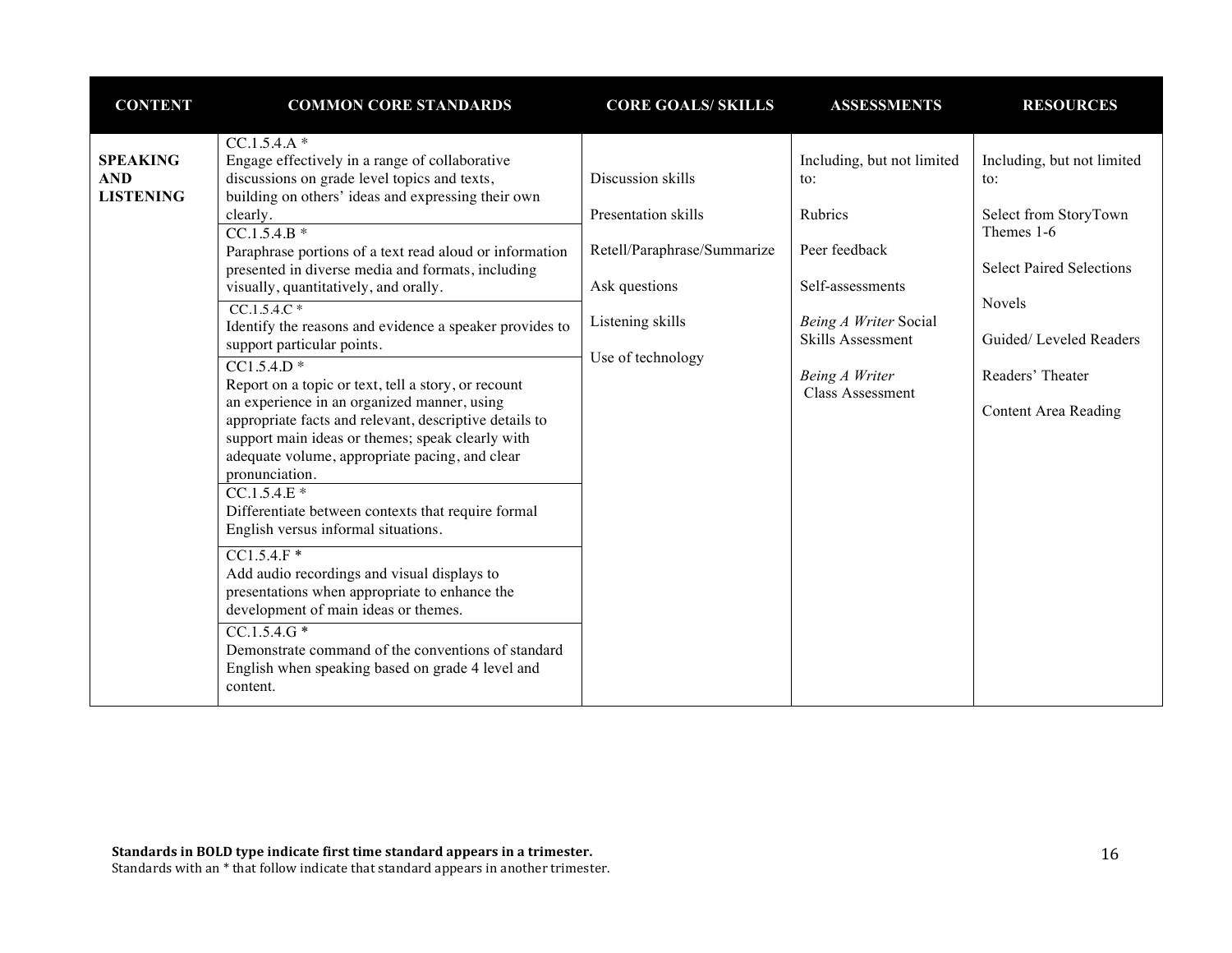# **Fourth Grade ELA Curriculum Map Trimester #3**

| <b>CONTENT</b>                                                           | <b>COMMON CORE STANDARDS</b>                                                                                                                                                                                                                                                                                                                                          | <b>ELIGIBLE CONTENT</b>                                                                           | <b>CORE GOALS/</b><br><b>SKILLS</b>                                            | <b>ASSESSMENTS</b>                                                                                                                           | <b>RESOURCES</b>                                                                                                                               |
|--------------------------------------------------------------------------|-----------------------------------------------------------------------------------------------------------------------------------------------------------------------------------------------------------------------------------------------------------------------------------------------------------------------------------------------------------------------|---------------------------------------------------------------------------------------------------|--------------------------------------------------------------------------------|----------------------------------------------------------------------------------------------------------------------------------------------|------------------------------------------------------------------------------------------------------------------------------------------------|
| <b>FOUNDATIONAL</b><br><b>SKILLS</b><br><b>Spelling and Word</b><br>Work | $CC1.1.4.D$ *<br>Know and apply grade-<br>level phonics and word analysis<br>skills in decoding words.<br>•Use combined knowledge of all<br>letter sound correspondences,<br>syllabication patterns, and<br>morphology to read accurately<br>unfamiliar multisyllabic words.                                                                                          | Prefixes: re, pre, in, un, dis, mis, non<br>Suffixes: -ful, -less, -ble, -ly, -or,<br>-ness,-ment | Multiple meaning words<br>Synonyms/Antonyms<br>Affixes<br>Word analysis skills | Including, but not<br>limited to:<br>Weekly/Cycle<br>spelling test/sort<br>Teacher made<br>assessments<br>Running records<br>Student writing | Including, but not<br>limited to:<br>Developmental<br><b>Spelling Lists</b><br>StoryTown<br><b>Spelling Lists</b><br>Guided/Leveled<br>Readers |
| <b>Fluency</b>                                                           | $CC1.1.4.E*$<br>Reading with accuracy and<br>fluency to support comprehension.<br>•Read on-level text with purpose<br>and understanding.<br>.Read on level text orally with<br>accuracy, appropriate rate, and<br>expression on successive readings.<br>•Use context to confirm or self-<br>correct word recognition and<br>understanding, rereading as<br>necessary. |                                                                                                   | Accuracy<br>Pace<br>Reading rate<br>Phrasing<br>Intonation<br>Expression       | Including, but not<br>limited to:<br>Running records<br>Readers' Theater<br>rubrics<br>Teacher feedback<br>Peer feedback<br>Self-assessment  | Readers' Theater<br>Poetry<br>StoryTown Student<br><b>Anthology Stories</b><br>Content Area<br>Reading                                         |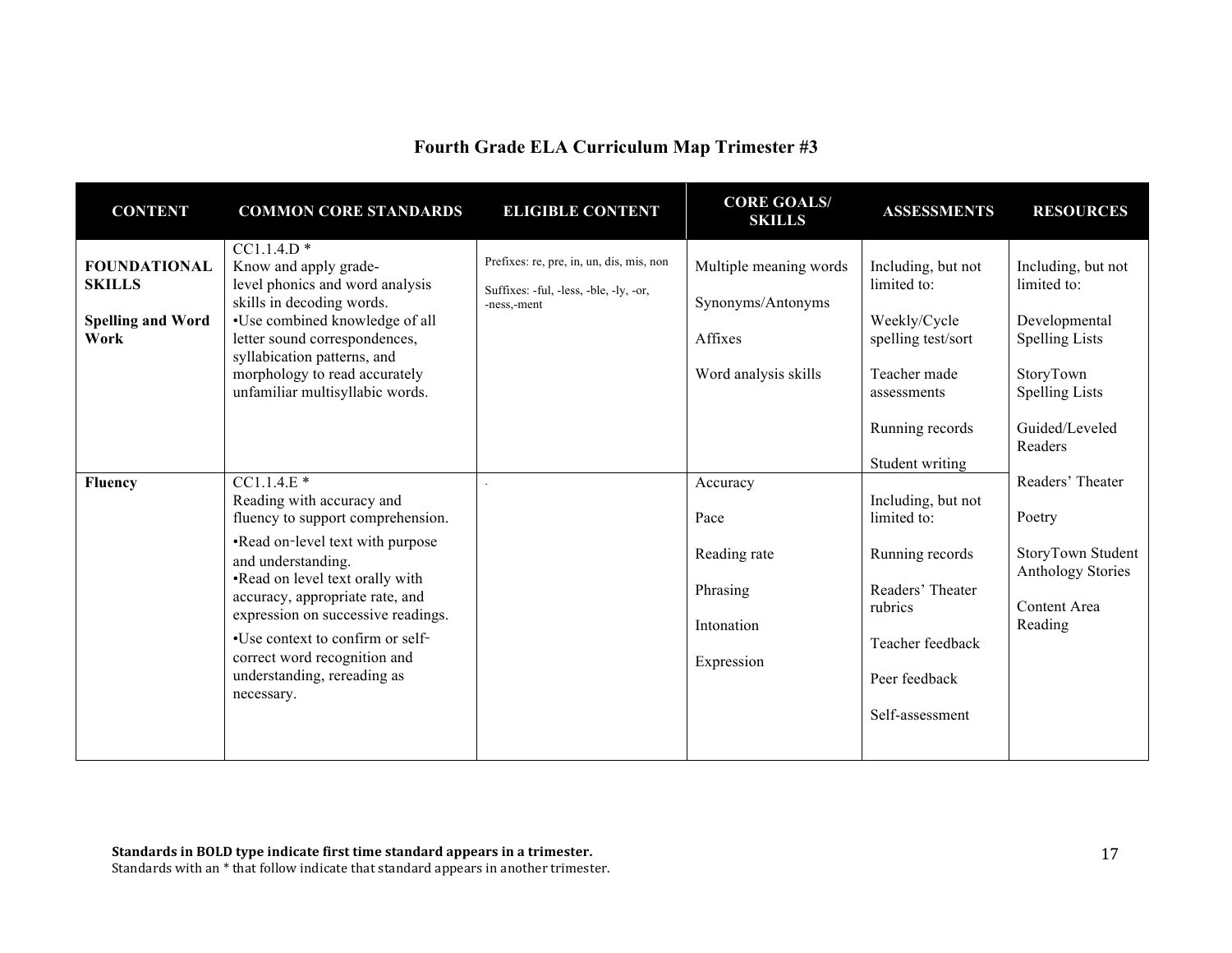| <b>CONTENT</b>                                        | <b>COMMON CORE</b><br><b>STANDARDS</b>                                                                                                                                                                  | <b>ELIGIBLE CONTENT</b>                                                                                                                                                                                                                                        | <b>CORE GOALS/</b><br><b>SKILLS</b>                                                                                                                       | <b>ASSESSMENTS</b>                                                | <b>RESOURCES</b>                  |
|-------------------------------------------------------|---------------------------------------------------------------------------------------------------------------------------------------------------------------------------------------------------------|----------------------------------------------------------------------------------------------------------------------------------------------------------------------------------------------------------------------------------------------------------------|-----------------------------------------------------------------------------------------------------------------------------------------------------------|-------------------------------------------------------------------|-----------------------------------|
| <b>READING</b><br><b>INFORMATIONAL</b><br><b>TEXT</b> | $CC.1.2.4.A*$<br>Determine the main idea of a text and<br>explain how it is supported by key<br>details; summarize the text.                                                                            | E04.B-K.1.1.2<br>Determine the main idea of a text and explain how it is<br>supported by key details; summarize the text.                                                                                                                                      | Including, but not<br>Main Idea and<br>limited to:<br>Details<br>From StoryTown<br>Comprehension<br>Author's Purpose<br>Skill/Strategy<br>and Perspective |                                                                   | Including, but<br>not limited to: |
|                                                       | $CC.1.2.4.B*$<br>Refer to details and examples in text to<br>support what the text says explicitly and<br>make inferences.                                                                              | E04.B-K.1.1.1<br>Refer to details and examples in a text when explaining<br>what the text says explicitly and when drawing inferences<br>from the text.                                                                                                        |                                                                                                                                                           | StoryTown<br>Themes 1-6<br><b>Select Paired</b>                   |                                   |
|                                                       | $CC.1.2.4.C*$<br>Explain events, procedures, ideas, or<br>concepts in a text, including what<br>happened and why, based on specific<br>information in the text.                                         | E04.B-K.1.1.3<br>Explain events, procedures, ideas, steps, or concepts in a<br>historical, scientific, or technical text, including what<br>happened and why, based on specific information in the<br>text.                                                    | Figurative<br>Language                                                                                                                                    | <b>Vocabulary Tests</b><br><b>AR Quizzes</b>                      | Selections<br>Novels              |
|                                                       | $CC.1.2.4.E*$<br>Use text structure to interpret<br>information.*                                                                                                                                       | E04.B.C.2.1.2<br>Describe the overall structure (ex. Chronology, comparison,<br>cause/effect, problem/solution) of events, idea, concepts, or<br>information and text features in a text or part of a text.                                                    | Cause and Effect<br>Draw Conclusions                                                                                                                      | Teacher selected<br>comprehension<br>assessments                  | Guided/Leveled<br>Readers         |
|                                                       | $CC.1.2.4.F$ *<br>Determine the meaning of words and<br>phrases as they are used in grade-<br>level text, including figurative<br>language.                                                             | E04.B-V.4.1.1<br>Determine or clarify the meaning of unknown and multiple-<br>meaning words and phrases based on grade 4 reading and<br>content, choosing flexibly from a range of strategies.<br>a. Use context as a clue to the meaning of a word or phrase. |                                                                                                                                                           | Grade level report<br>card assessments<br><b>Student Projects</b> | Content Area<br>Reading           |
|                                                       |                                                                                                                                                                                                         | b. Use common, grade-appropriate Greek and<br>Latin affixes and roots as clues to the meaning of a word.<br>c. Determine the meaning of general academic and domain-<br>specific words or phrases used in a text.                                              |                                                                                                                                                           | with rubrics<br>Grade level chosen<br><b>District Performance</b> |                                   |
|                                                       |                                                                                                                                                                                                         | E04.B-V.4.1.2<br>Demonstrate understanding of figurative language, word<br>relationships, and nuances in word meanings.<br>a. Explain the meaning of similes and metaphors in context.                                                                         |                                                                                                                                                           | Task (1 per<br>semester)<br>Other assessments                     |                                   |
|                                                       |                                                                                                                                                                                                         | b. Recognize and explain the meaning of common idioms,<br>adages, and proverbs.<br>c. Demonstrate understanding of words by relating them to<br>their antonyms and synonyms.                                                                                   |                                                                                                                                                           | as determined by<br>grade level team                              |                                   |
|                                                       | $CC.1.2.4.G*$<br>Interpret various presentations of<br>information within a text or digital<br>source or explain how the information<br>contributes to an understanding of text in<br>which it appears. | E04.B-C.3.1.3<br>Interpret text features (ex. Headings, graphics,<br>charts, timelines, diagrams) and/or make connections<br>between text and the content of text features.                                                                                    |                                                                                                                                                           |                                                                   |                                   |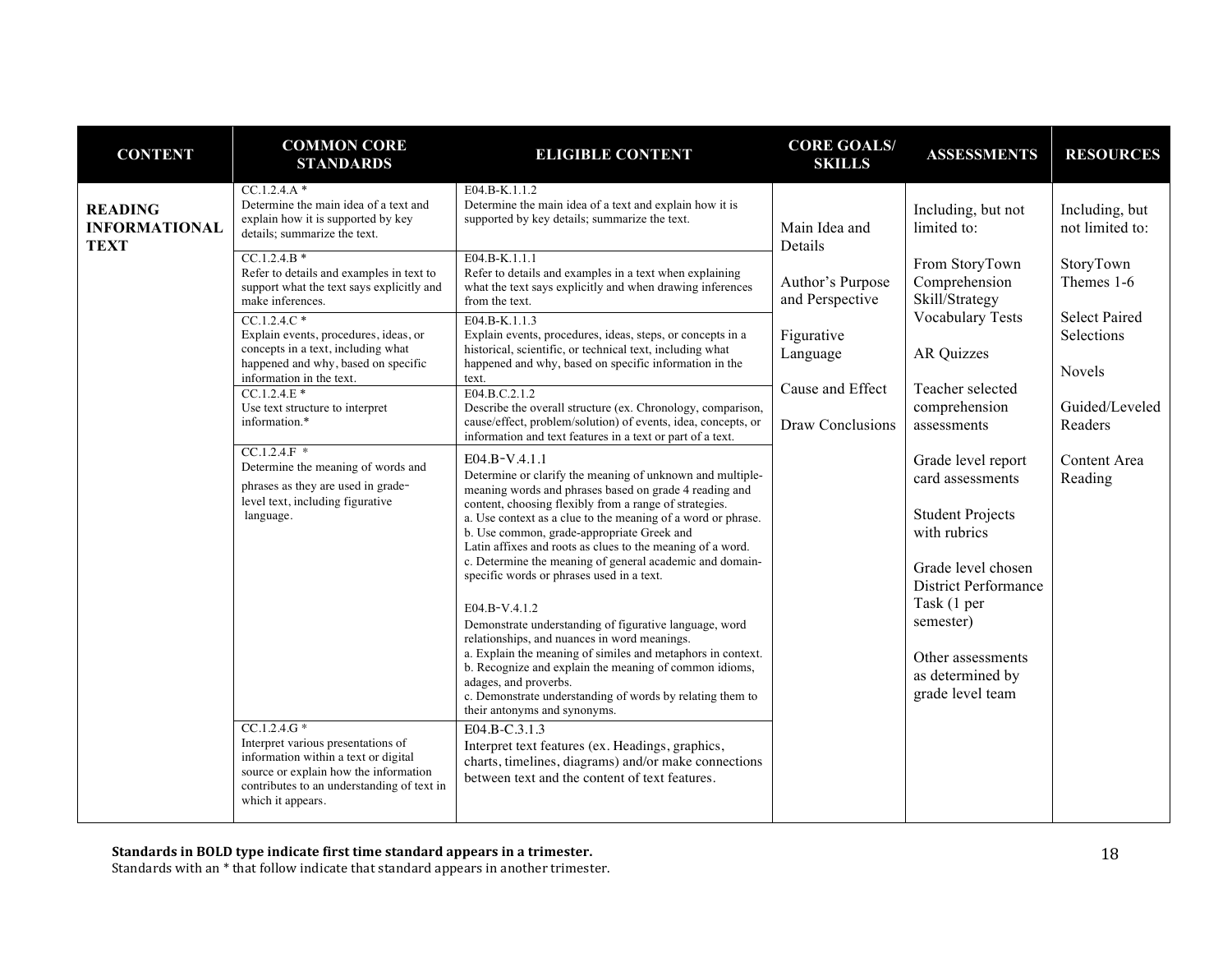| <b>READING</b>       | $CC.1.2.4.1*$                                                              | E04.B-C.3.1.2                                                                                               |  |  |
|----------------------|----------------------------------------------------------------------------|-------------------------------------------------------------------------------------------------------------|--|--|
| <b>INFORMATIONAL</b> | Integrate information from two texts on                                    | Integrate information from two texts on the same                                                            |  |  |
| TEXT                 | the same topic to demonstrate                                              | topic in order to demonstrate subject knowledge.                                                            |  |  |
|                      | understanding of that topic.                                               | E04.B-C.3.1.3                                                                                               |  |  |
|                      |                                                                            | Interpret text features (ex. Headings, graphics,                                                            |  |  |
| Continued            |                                                                            | charts, timelines, diagrams) and/or make connections                                                        |  |  |
|                      |                                                                            | between text and the content of text features.                                                              |  |  |
|                      | $CC.1.2.4J*$                                                               |                                                                                                             |  |  |
| Page 2               | Acquire and use accurately grade-                                          | $E04.B-V.4.1.1$                                                                                             |  |  |
|                      | appropriate conversational, general                                        | Determine or clarify the meaning of unknown and multiple-                                                   |  |  |
|                      | academic, and domain specific words                                        | meaning words and phrases based on grade 4 reading and                                                      |  |  |
|                      | and phrases, including those that signal                                   | content, choosing flexibly from a range of strategies.                                                      |  |  |
|                      | precise actions, emotions, or states of                                    | a. Use context as a clue to the meaning of a word or phrase.                                                |  |  |
|                      | being and that are basic to a particular                                   | b. Use common, grade-appropriate Greek and                                                                  |  |  |
|                      | topic.                                                                     | Latin affixes and roots as clues to the meaning of a word.                                                  |  |  |
|                      |                                                                            | c. Determine the meaning of general academic and domain-<br>specific words or phrases used in a text.       |  |  |
|                      |                                                                            |                                                                                                             |  |  |
|                      |                                                                            |                                                                                                             |  |  |
|                      |                                                                            | E04.B-V.4.1.2                                                                                               |  |  |
|                      |                                                                            | Demonstrate understanding of figurative language, word                                                      |  |  |
|                      |                                                                            | relationships, and nuances in word meanings.<br>a. Explain the meaning of similes and metaphors in context. |  |  |
|                      |                                                                            | b. Recognize and explain the meaning of common idioms,                                                      |  |  |
|                      |                                                                            | adages, and proverbs.                                                                                       |  |  |
|                      |                                                                            | c. Demonstrate understanding of words by relating them to                                                   |  |  |
|                      |                                                                            | their antonyms and synonyms.                                                                                |  |  |
|                      | $CC.1.2.4.K*$                                                              | E04.B-V.4.1.1                                                                                               |  |  |
|                      | Determine or clarify the meaning of                                        | Determine or clarify the meaning of unknown and                                                             |  |  |
|                      | unknown and multiple-meaning                                               | multiple-meaning words and phrases based on                                                                 |  |  |
|                      |                                                                            | grade 4 reading and content, choosing flexibly from                                                         |  |  |
|                      | words and phrases based on grade-                                          | a range of strategies.                                                                                      |  |  |
|                      | level reading and content, choosing<br>flexibly from a range of strategies | a. Use context as a clue to the meaning of a word or phrase.                                                |  |  |
|                      | and tools.                                                                 | b. Use common, grade-appropriate Greek and                                                                  |  |  |
|                      |                                                                            | Latin affixes and roots as clues to the meaning of a word.                                                  |  |  |
|                      |                                                                            | c. Determine the meaning of general academic and domain-                                                    |  |  |
|                      |                                                                            | specific words or phrases used in a text.                                                                   |  |  |
|                      |                                                                            |                                                                                                             |  |  |
|                      | $CC.1.2.4.L*$                                                              |                                                                                                             |  |  |
|                      | Read and comprehend literary                                               |                                                                                                             |  |  |
|                      | nonfiction and informational                                               |                                                                                                             |  |  |
|                      | text on grade level, reading                                               |                                                                                                             |  |  |
|                      | independently and proficiently.                                            |                                                                                                             |  |  |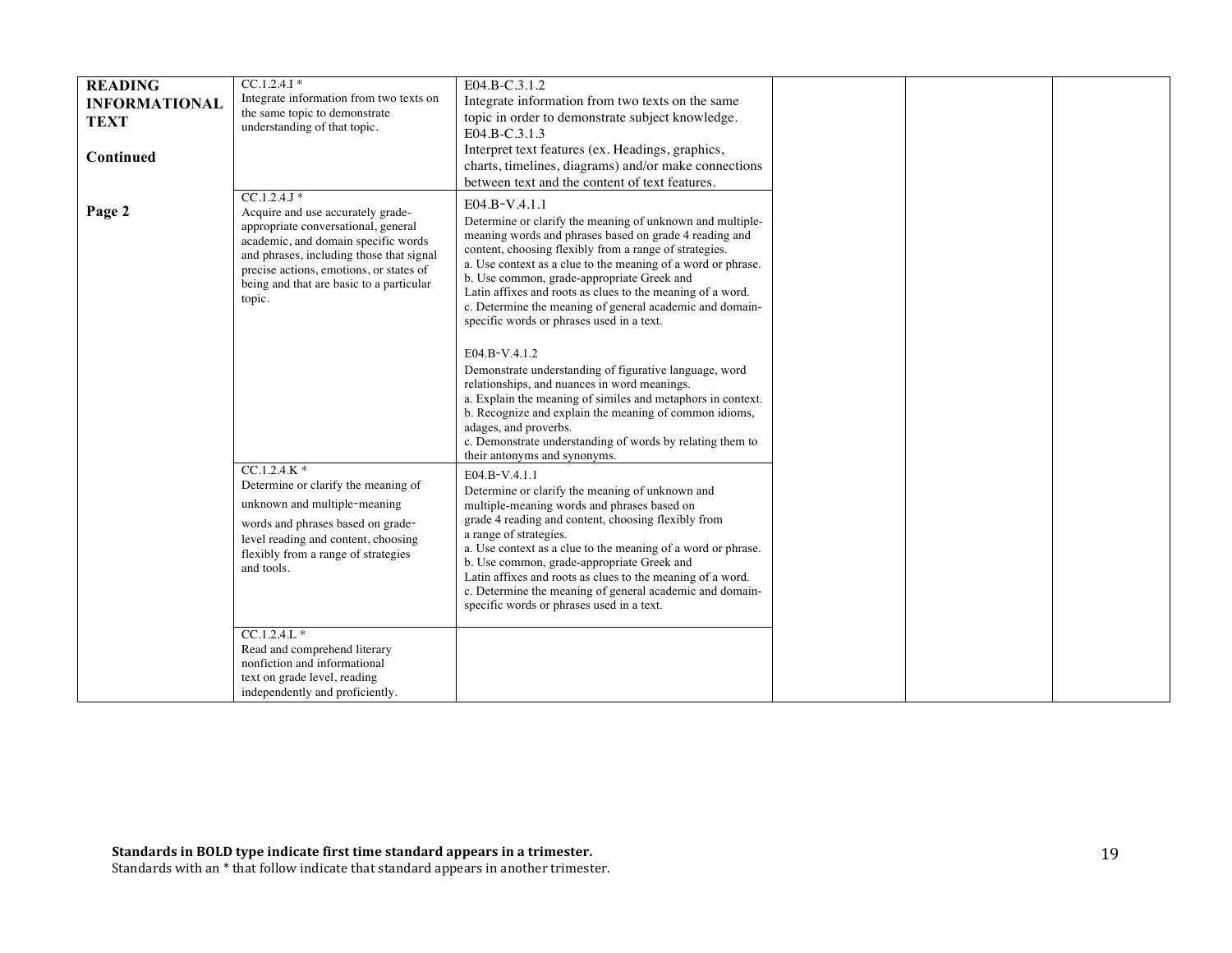| <b>CONTENT</b>                      | <b>COMMON CORE</b><br><b>STANDARDS</b>                                                                                                                                                                                                                                                                                                                                                                                                                                                                  | <b>ELIGIBLE CONTENT</b>                                                                                                                                                                                                                                                                                                                                                                                                                                                                                                                                                                                                                                                                                                                                                                                                                             | <b>CORE GOALS/</b><br><b>SKILLS</b>                                                 | <b>ASSESSMENTS</b>                                                                                                                                                                                                                                                                                             | <b>RESOURCES</b>                                                                                                                  |
|-------------------------------------|---------------------------------------------------------------------------------------------------------------------------------------------------------------------------------------------------------------------------------------------------------------------------------------------------------------------------------------------------------------------------------------------------------------------------------------------------------------------------------------------------------|-----------------------------------------------------------------------------------------------------------------------------------------------------------------------------------------------------------------------------------------------------------------------------------------------------------------------------------------------------------------------------------------------------------------------------------------------------------------------------------------------------------------------------------------------------------------------------------------------------------------------------------------------------------------------------------------------------------------------------------------------------------------------------------------------------------------------------------------------------|-------------------------------------------------------------------------------------|----------------------------------------------------------------------------------------------------------------------------------------------------------------------------------------------------------------------------------------------------------------------------------------------------------------|-----------------------------------------------------------------------------------------------------------------------------------|
| <b>READING</b><br><b>LITERATURE</b> | $CC.1.3.4.B*$<br>Cite relevant details from text to support<br>what the text says explicitly and make<br>inferences.                                                                                                                                                                                                                                                                                                                                                                                    | E04.A-K.1.1.1<br>Refer to details and examples in a txt when<br>explaining what the text says explicitly and when<br>drawing inferences from the text.                                                                                                                                                                                                                                                                                                                                                                                                                                                                                                                                                                                                                                                                                              | Main Idea and Details<br>Author's Purpose and                                       | Including, but not<br>limited to:                                                                                                                                                                                                                                                                              | Including, but not<br>limited to:                                                                                                 |
|                                     | $CC.1.3.4.F*$<br>Determine the meaning of words and<br>phrases as they are used in grade level<br>text, including figurative language.<br>$CC.1.3.4.G*$<br>Make connections between the text of a<br>story or drama and a visual or oral                                                                                                                                                                                                                                                                | E04.A-V.4.1.1<br>Determine or clarify the meaning of unknown and<br>multiple-meaning words and phrases based on grade<br>4 reading and content, choosing flexibly from a<br>range of strategies.<br>a. Use context as a clue to the meaning of a word or<br>phrase, including words or phrases that allude to<br>significant characters found in literature<br>b. Use common, grade appropriate Greek and Latin<br>affixes and roots as clues to the meaning of a word<br>E04.A-V.4.1.2<br>Demonstrate understanding of figurative language,<br>word relationships, and nuances in word meanings.<br>a. Explain the meaning of similes and metaphors in<br>context.<br>b. Recognize and explain the meaning of common<br>idioms, adages, and proverbs.<br>c. Demonstrate understanding of words by relating<br>them to their antonyms and synonyms. | Perspective<br>Figurative Language<br>Cause and Effect<br>Draw Conclusions<br>Theme | From StoryTown<br>Comprehension<br>Skill/Strategy<br><b>Vocabulary Tests</b><br><b>AR Quizzes</b><br>Teacher selected<br>comprehension<br>assessments<br>Grade level report<br>card assessments<br><b>Student Projects</b><br>with rubrics<br>Grade level chosen<br><b>District Performance</b><br>Task (1 per | StoryTown Themes<br>$1-6$<br><b>Select Paired</b><br>Selections<br>Novels<br>Guided/Leveled<br>Readers<br>Content Area<br>Reading |
|                                     | presentation of the text, identifying<br>where each version reflects specific<br>descriptions and directions in the text.<br>$CC.1.3.4.H*$<br>Compare and contrast similar themes,<br>topics, and patterns of events in<br>literature, including texts from different<br>cultures.<br>$CC.1.3.4.1*$<br>Determine or clarify the meaning of<br>unknown and multiple-meaning words<br>and phrases based on grade-level reading<br>and content, choosing flexibly from a<br>range of strategies and tools. | E04.A-C.3.1.1<br>Compare and contrast the treatment of similar<br>themes and topics and patterns of events in stories,<br>dramas, poems, myths, and traditional literature from<br>different cultures.<br>E04.A-V.4.1.1<br>Determine or clarify the meaning of unknown and<br>multiple-meaning words and phrases based on grade<br>4 reading and content, choosing flexibly from a range<br>of strategies.<br>a. Use context as a clue to the meaning of a word or<br>phrase, including words or phrases that allude to<br>significant characters found in literature<br>b. Use common, grade appropriate Greek and Latin<br>affixes and roots as clues to the meaning of a word.                                                                                                                                                                   |                                                                                     | semester)<br>Other assessments<br>as determined by<br>grade level team                                                                                                                                                                                                                                         |                                                                                                                                   |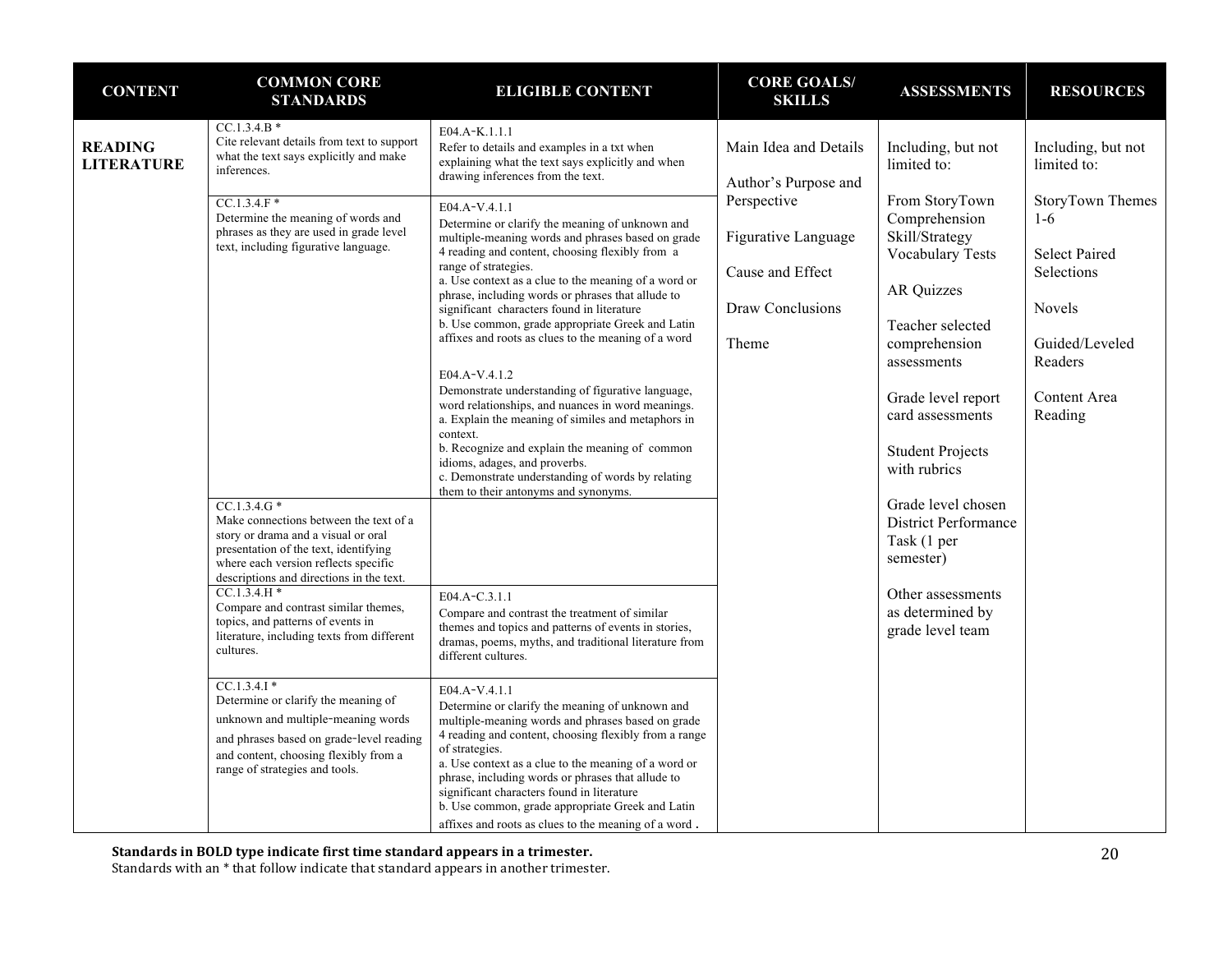| <b>READING</b><br><b>LITERATURE</b><br><b>Continued</b><br>Page 2 | $CC.1.3.4.$ J *<br>Acquire and use accurately grade<br>appropriate conversational, general<br>academic, and domain-specific words<br>and phrases, including those that signal<br>precise actions, emotions, or states of<br>being and that are basic to a particular<br>topic. | E04.A-V.4.1.1<br>Determine or clarify the meaning of unknown and<br>multiple-meaning words and phrases based on grade<br>4 reading and content, choosing flexibly from a range<br>of strategies.<br>a. Use context as a clue to the meaning of a word or<br>phrase, including words or phrases that allude to<br>significant characters found in literature<br>b. Use common, grade appropriate Greek and Latin<br>affixes and roots as clues to the meaning of a word. |  |  |
|-------------------------------------------------------------------|--------------------------------------------------------------------------------------------------------------------------------------------------------------------------------------------------------------------------------------------------------------------------------|-------------------------------------------------------------------------------------------------------------------------------------------------------------------------------------------------------------------------------------------------------------------------------------------------------------------------------------------------------------------------------------------------------------------------------------------------------------------------|--|--|
|                                                                   | $CC.1.3.4.K*$<br>Read and comprehend literary fiction on<br>grade level, reading independently, and<br>proficiently.                                                                                                                                                           | $E04.A-V.4.1.2$<br>Demonstrate understanding of figurative language,<br>word relationships, and nuances in word meanings.<br>a. Explain the meaning of similes and metaphors in<br>context.<br>b. Recognize and explain the meaning of common<br>idioms, adages, and proverbs.<br>c. Demonstrate understanding of words by relating<br>them to their antonyms and synonyms.                                                                                             |  |  |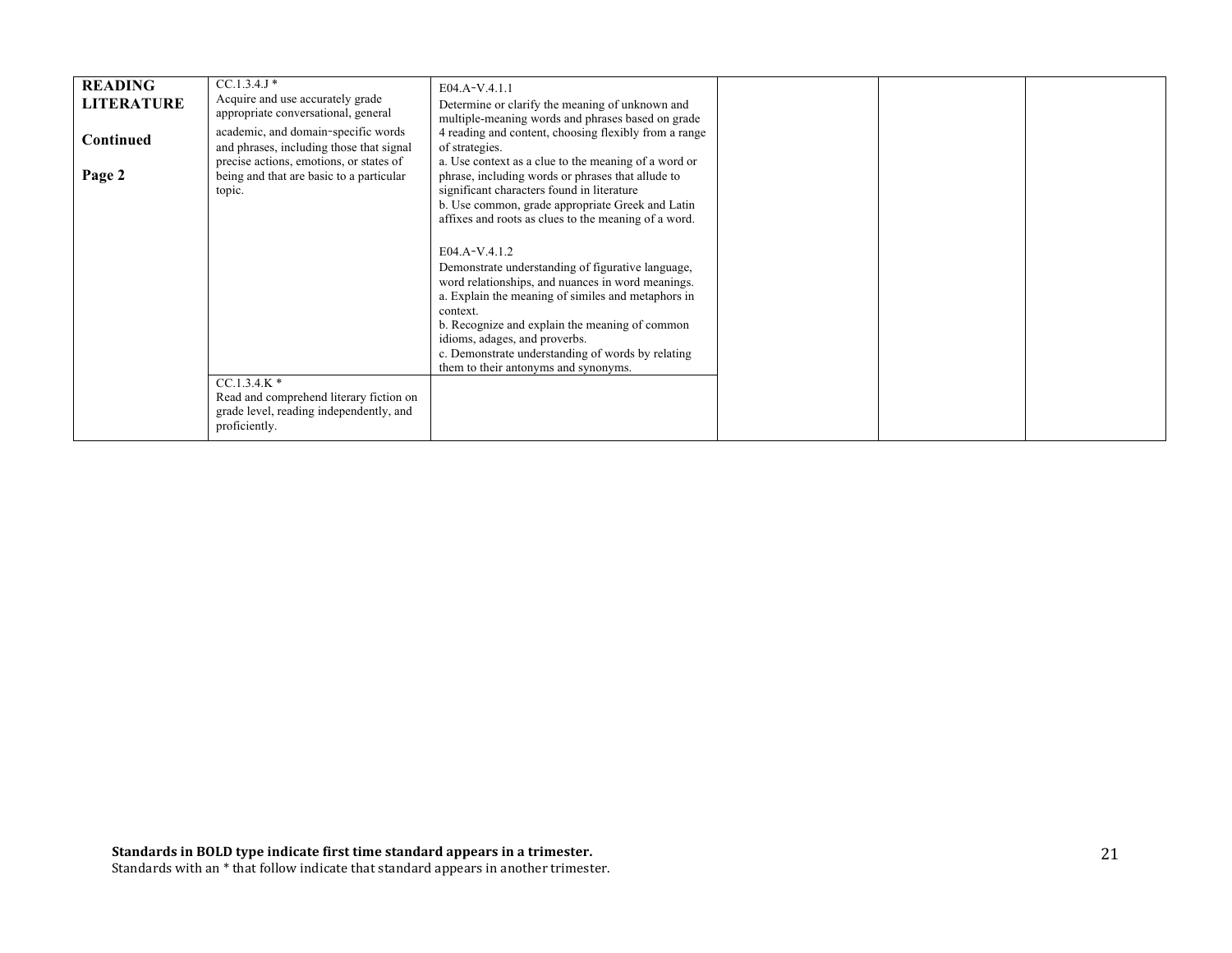| <b>CONTENT</b> | <b>COMMON CORE</b><br><b>STANDARDS</b>                                                                                         | <b>ELIGIBLE CONTENT</b>                                                                                                                                                   | <b>CORE GOALS/</b><br><b>SKILLS</b>                | <b>ASSESSMENTS</b>           | <b>RESOURCES</b>             |
|----------------|--------------------------------------------------------------------------------------------------------------------------------|---------------------------------------------------------------------------------------------------------------------------------------------------------------------------|----------------------------------------------------|------------------------------|------------------------------|
| <b>WRITING</b> | CC.1.4.4.G<br>Write opinion pieces on topics and texts.                                                                        |                                                                                                                                                                           |                                                    | Including, but not           | Including, but not           |
|                | CC.1.4.4.H<br>Introduce the topic and state an opinion                                                                         | E04.C.1.1.1<br>Introduce a topic or text for the intended audience,                                                                                                       | Poetry writing structure                           | limited to:                  | limited to:                  |
|                | on the topic.                                                                                                                  | state an opinion, and create an organizational structure<br>in which related ideas are grouped to support the                                                             | Persuasive writing structure                       | Writing Conference           | Being a Writer               |
|                |                                                                                                                                | writer's purpose.<br>E04.E.1.1.1                                                                                                                                          | Opinion statements                                 | Teacher selected             | Units:                       |
|                |                                                                                                                                | Introduce text for the intended audience, state a topic,<br>and create an organizational structure in which related                                                       | Paragraph development                              | writing samples              | Unit 7-Poetry                |
|                | <b>CC.1.4.4.1</b>                                                                                                              | ideas are grouped to support the writer's purpose.<br>E04.C.1.1.2                                                                                                         | Concluding statements                              | StoryTown grammar            | Unit 9-Persuasive            |
|                | Provide reasons that are supported by<br>facts and details                                                                     | Provide reasons that are supported by facts and<br>details.                                                                                                               | Sentence capitalization and<br>punctuation.        | tests                        | Writing                      |
|                |                                                                                                                                | E04.E.1.1.2<br>Develop the analysis using a variety of evidence from<br>text to support claims, opinions, and inferences.                                                 | Relative pronouns and<br>adverbs                   | Teacher made<br>assessments  | Unit 8-Revisiting            |
|                | $\overline{CC.1.4.4J}$<br>Create and organizational structure that                                                             | E04.C.1.1.1<br>Introduce a topic or text for the intended audience,                                                                                                       | Modal auxiliaries                                  | Grade level report           | Handwriting<br>without Tears |
|                | includes related ideas grouped to support<br>the writer's purpose and linked in a<br>logical order with a concluding statement | state an opinion, and create an organizational structure<br>in which related ideas are grouped to support the<br>writer's purpose.                                        | Subject-verb agreement                             | card assessments             | StoryTown Themes             |
|                | or section related to the opinion.                                                                                             | E04.C.1.1.3<br>Link an opinion and reasons using words and phrases.<br>E04.C.1.1.4                                                                                        | Pronoun-antecedent<br>agreement                    | Student writing              | $1-6$                        |
|                |                                                                                                                                | Provide a concluding statement or section related to<br>the opinion presented.<br>E04.E.1.1.1                                                                             | Coordinating conjunctions<br>in compound sentences | Self and peer<br>assessments |                              |
|                |                                                                                                                                | Introduce text for the intended audience, state a topic,<br>and create an organizational structure in which related<br>ideas are grouped to support the writer's purpose. | Dialogue                                           |                              |                              |
|                |                                                                                                                                | E04.E.1.1.3<br>Link ideas within categories of information using                                                                                                          | Progressive verb tense                             |                              |                              |
|                |                                                                                                                                | words and phrases.<br>E04.E.1.1.5                                                                                                                                         | Adjectives                                         |                              |                              |
|                |                                                                                                                                | Provide a concluding statement or section related to<br>the analysis presented.                                                                                           | Prepositional Phrases                              |                              |                              |
|                | CC.1.4.4.K                                                                                                                     | E04.D.2.1.1                                                                                                                                                               | Comma use and quotation<br>marks                   |                              |                              |
|                | Choose words and phrases to convey<br>ideas precisely.                                                                         | Choose words and phrased to convey ideas precisely.<br>E04.D.2.1.2                                                                                                        |                                                    |                              |                              |
|                |                                                                                                                                | Choose punctuation for effect.<br>E04.D.2.1.3<br>Choose words and phrases for effect.                                                                                     |                                                    |                              |                              |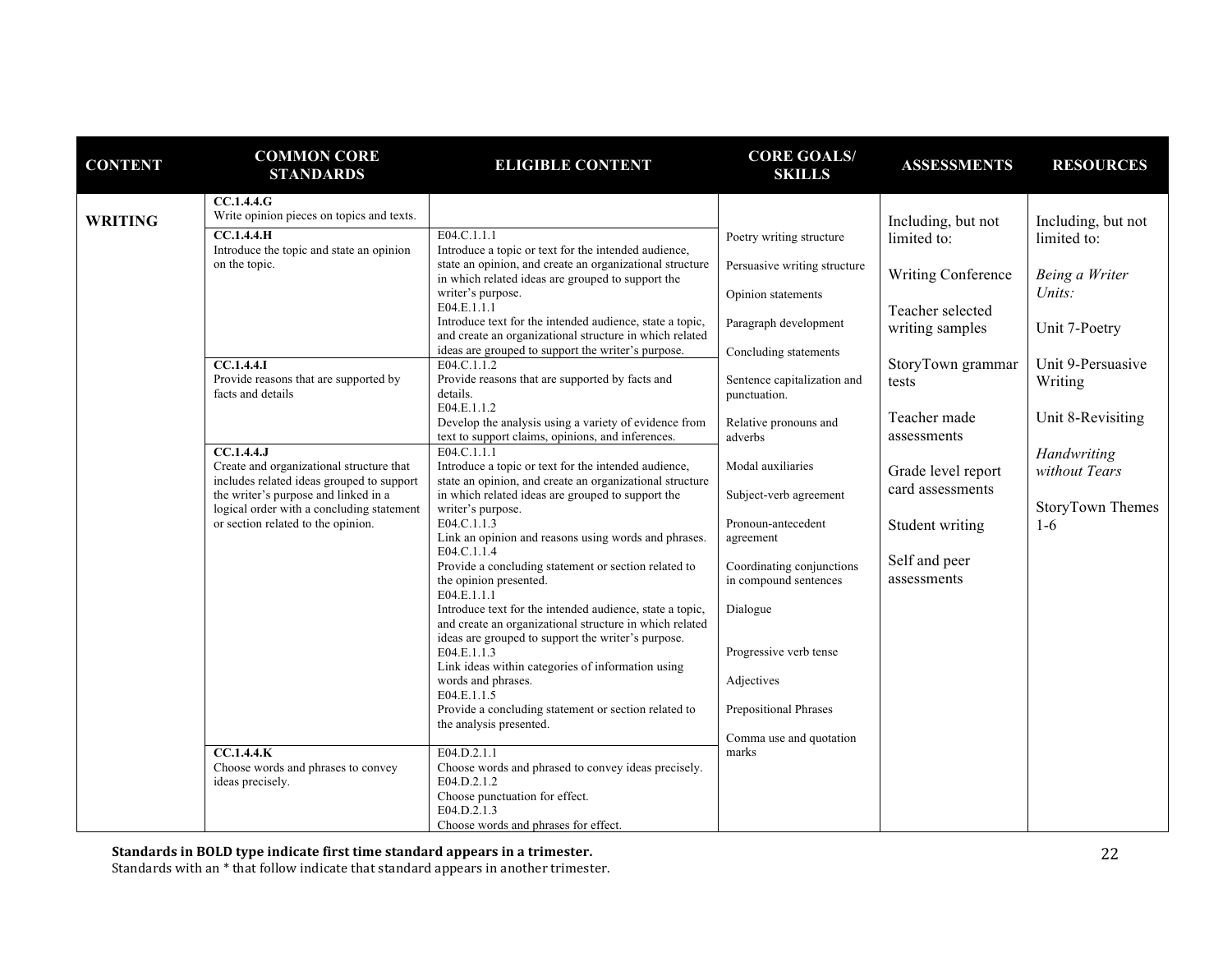|                |                                            | E04.E.1.1.4                                         |  |  |
|----------------|--------------------------------------------|-----------------------------------------------------|--|--|
| <b>WRITING</b> |                                            |                                                     |  |  |
|                |                                            | Use precise language and domain-specific vocabulary |  |  |
| Continued      |                                            | to inform about or explain the topic.               |  |  |
|                |                                            |                                                     |  |  |
|                | <b>CC.1.4.4.L</b>                          | E04.D.1.1.1                                         |  |  |
| Page 2         | Demonstrate a grade appropriate            | Use relative pronouns and relative adverbs.         |  |  |
|                | command of the conventions of standard     | E04.D.1.1.2                                         |  |  |
|                | English grammar, usage, capitalization,    | Form and use the progressive verb tenses.           |  |  |
|                |                                            | E04.D.1.1.3                                         |  |  |
|                | punctuation, and spelling.                 |                                                     |  |  |
|                |                                            | Use modal auxiliaries to convey various conditions. |  |  |
|                |                                            | E04.D.1.1.4                                         |  |  |
|                |                                            | Order adjectives within sentences according to      |  |  |
|                |                                            | conventional patterns.                              |  |  |
|                |                                            | E04.D.1.1.5                                         |  |  |
|                |                                            | Form and use prepositional phrases.                 |  |  |
|                |                                            | E04.D.1.1.6                                         |  |  |
|                |                                            | Produce complete sentences recognizing and          |  |  |
|                |                                            | correcting inappropriate fragments and run-on       |  |  |
|                |                                            | sentences                                           |  |  |
|                |                                            | E04.D.1.1.7                                         |  |  |
|                |                                            | Correctly use frequently confused words.            |  |  |
|                |                                            | E04.D.1.1.8                                         |  |  |
|                |                                            |                                                     |  |  |
|                |                                            | Ensure subject-verb and pronoun-antecedent          |  |  |
|                |                                            | agreement.                                          |  |  |
|                |                                            | E04.D.1.2.1                                         |  |  |
|                |                                            | Use correct capitalization.                         |  |  |
|                |                                            | E04.D.1.2.2                                         |  |  |
|                |                                            | Use commas and quotation marks to mark direct       |  |  |
|                |                                            | speech and quotations from a text.                  |  |  |
|                |                                            | E04.D.1.2.3                                         |  |  |
|                |                                            | Use a comma before a coordinating conjunction in a  |  |  |
|                |                                            | compound sentence.                                  |  |  |
|                |                                            | E04.D.1.2.4                                         |  |  |
|                |                                            | Spell grade-appropriate words correctly.            |  |  |
|                | $CC.1.4.4.S*$                              |                                                     |  |  |
|                | Draw evidence from literary or             |                                                     |  |  |
|                | informational texts to support analysis,   |                                                     |  |  |
|                | reflection and research, applying grade    |                                                     |  |  |
|                | level reading standards for literature and |                                                     |  |  |
|                | informational texts                        |                                                     |  |  |
|                | $CC.1.4.4.T*$                              |                                                     |  |  |
|                |                                            |                                                     |  |  |
|                | With guidance and support from peers       |                                                     |  |  |
|                | and adults, develop and strengthen         |                                                     |  |  |
|                | writing as needed by planning, revising,   |                                                     |  |  |
|                | and editing.                               |                                                     |  |  |
|                |                                            |                                                     |  |  |
|                |                                            |                                                     |  |  |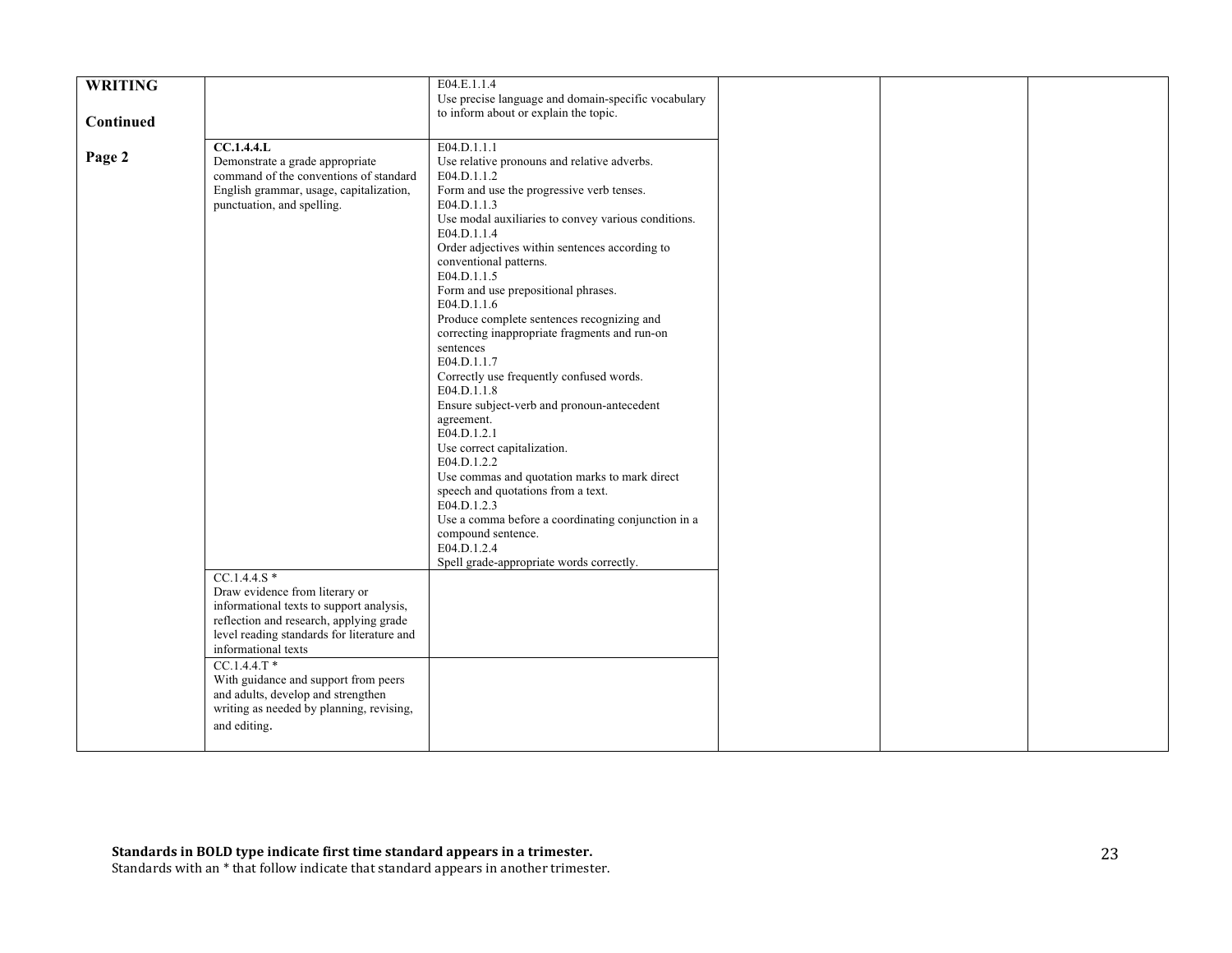|                | $CC.1.4.4.U*$                             |  |  |
|----------------|-------------------------------------------|--|--|
| <b>WRITING</b> |                                           |  |  |
|                | With some guidance and support, use       |  |  |
| Continued      | technology, including the Internet, to    |  |  |
|                | produce and publish writing as well as to |  |  |
|                | interact and collaborate with others;     |  |  |
| Page 3         | demonstrate sufficient command of         |  |  |
|                | keyboarding skills to type a minimum of   |  |  |
|                | one page in a single sitting.             |  |  |
|                | $CC.1.4.4.V*$                             |  |  |
|                |                                           |  |  |
|                | Conduct short research projects that      |  |  |
|                | build knowledge through investigation of  |  |  |
|                | different aspects of a topic.             |  |  |
|                |                                           |  |  |
|                |                                           |  |  |
|                | $CC.1.4.4.W*$                             |  |  |
|                | Recall relevant information from          |  |  |
|                | experiences or gather relevant            |  |  |
|                | information from print and digital        |  |  |
|                | sources; take notes and categorize        |  |  |
|                | information, and provide a list of        |  |  |
|                | sources.                                  |  |  |
|                | $CC.1.4.4.X*$                             |  |  |
|                |                                           |  |  |
|                | Write routinely over extended time        |  |  |
|                | frames and shorter time frames for a      |  |  |
|                | range of discipline-specific tasks,       |  |  |
|                | purposes and audiences.                   |  |  |
|                |                                           |  |  |
|                |                                           |  |  |
|                |                                           |  |  |
|                |                                           |  |  |
|                |                                           |  |  |